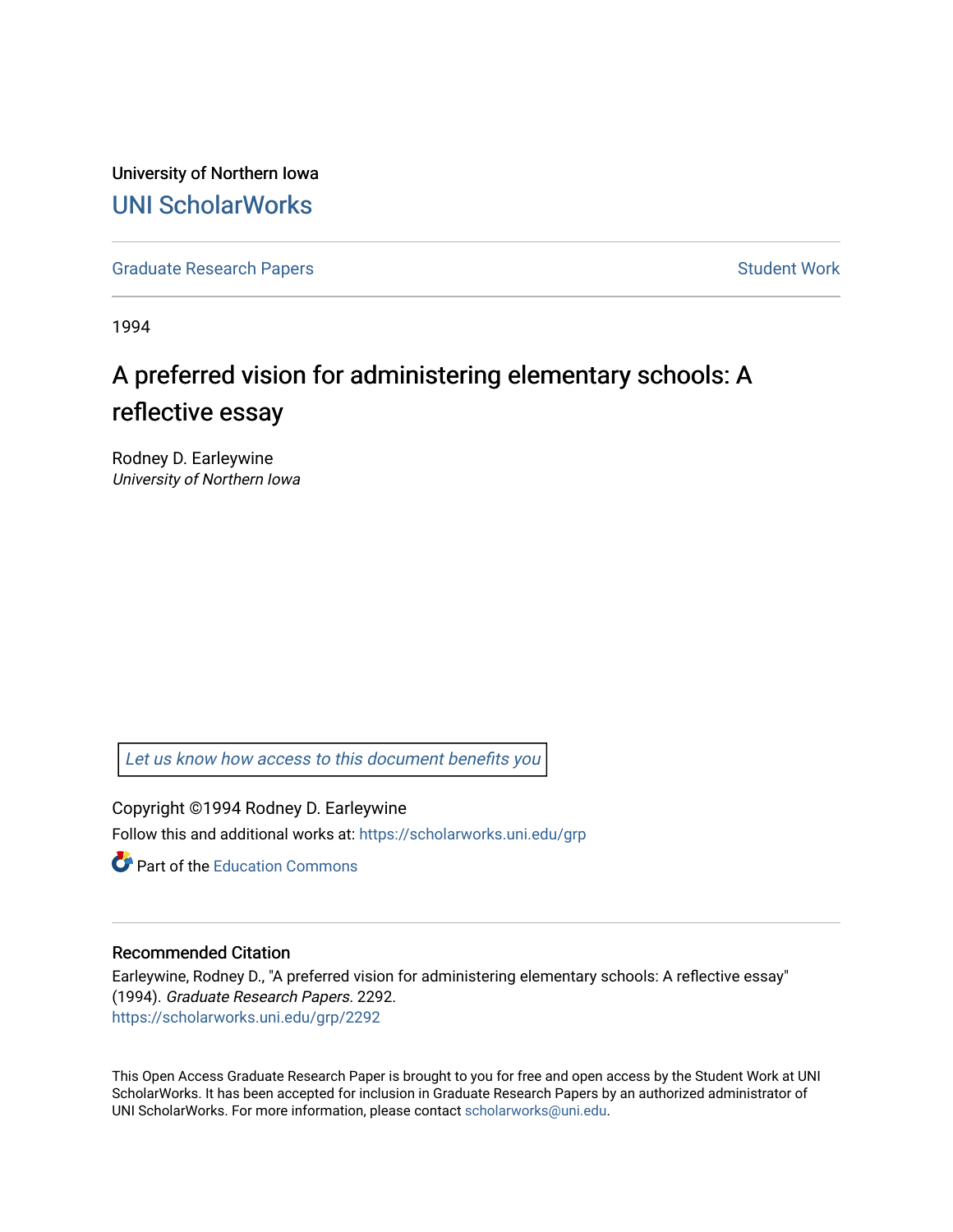## A preferred vision for administering elementary schools: A reflective essay

### **Abstract**

The responsibilities of a principal are limitless; ranging from teacher evaluations to student discipline and from building maintenance to school budgets. A principal is not only responsible for his/her own actions, but is responsible and held accountable for the conduct of all teachers, support staff and maintenance personnel that are under his/her supervision. School administration must be one of the most challenging careers that one can persue [sic]. Presently the occupation of a school principal is moving through a transformational period based on research that advocates a style of leadership that better suits and can better serve the complex, everchanging students, teachers and schools. I will attempt to highlight what perceive to be the most crucial components of being an effective principal. These are responsibility of schools, school based management and evaluation/instructional leadership. Undoubtedly, I will fail to 2 mention many of the roles and responsibilities of a principal, for to mention all of them would be impossible.

This open access graduate research paper is available at UNI ScholarWorks: <https://scholarworks.uni.edu/grp/2292>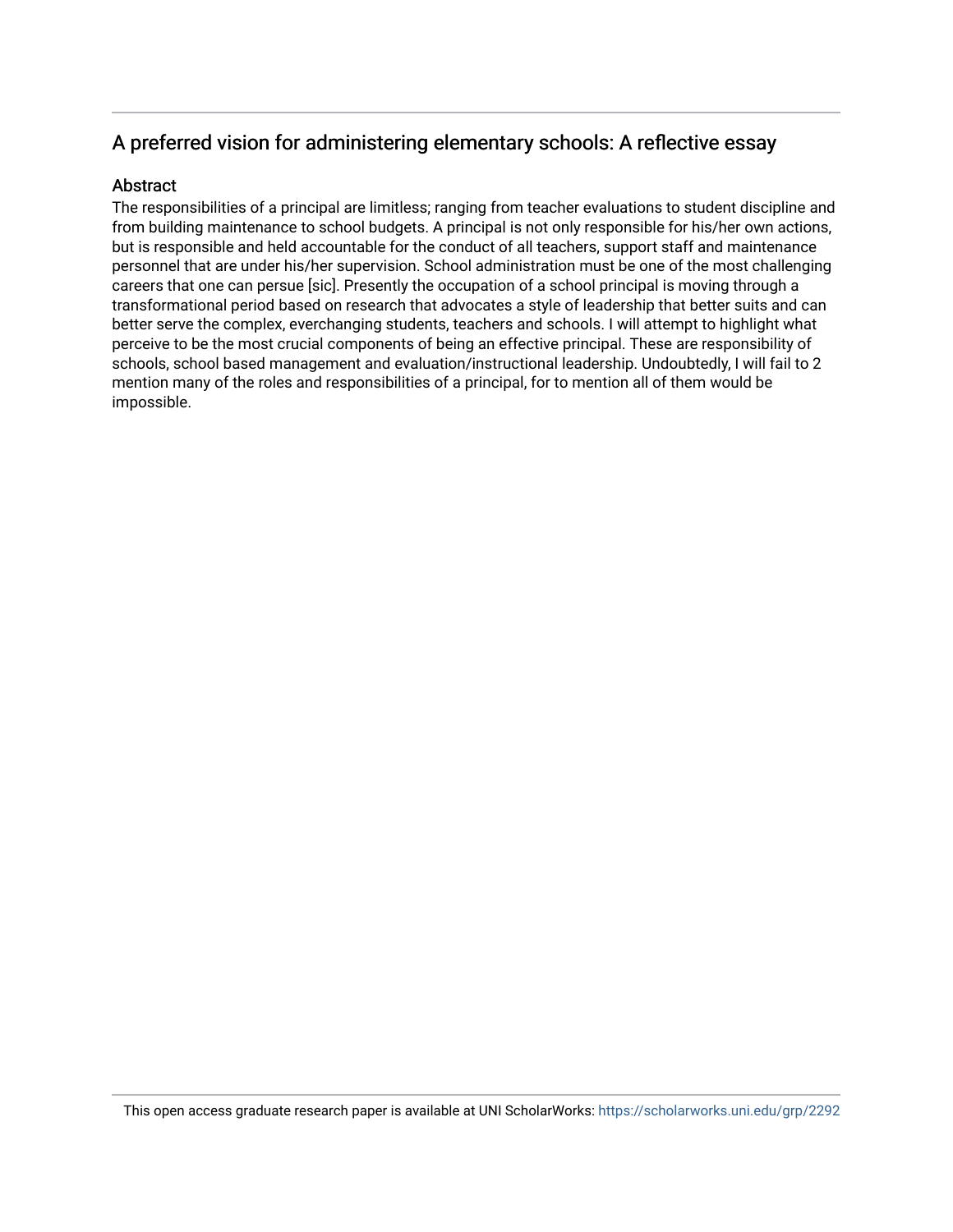#### A PREFERRED VISION FOR ADMINISTERING ELEMENTRARY SCHOOL:

A REFLECTIVE ESSAY

A Research Paper

Presented to

The Department of Educational Administration

and Counseling

University of Northern Iowa

In Partial Fulfillment of the Requirements for the Degree Master of Arts in Education

> by Rodney D. Earleywine May 1994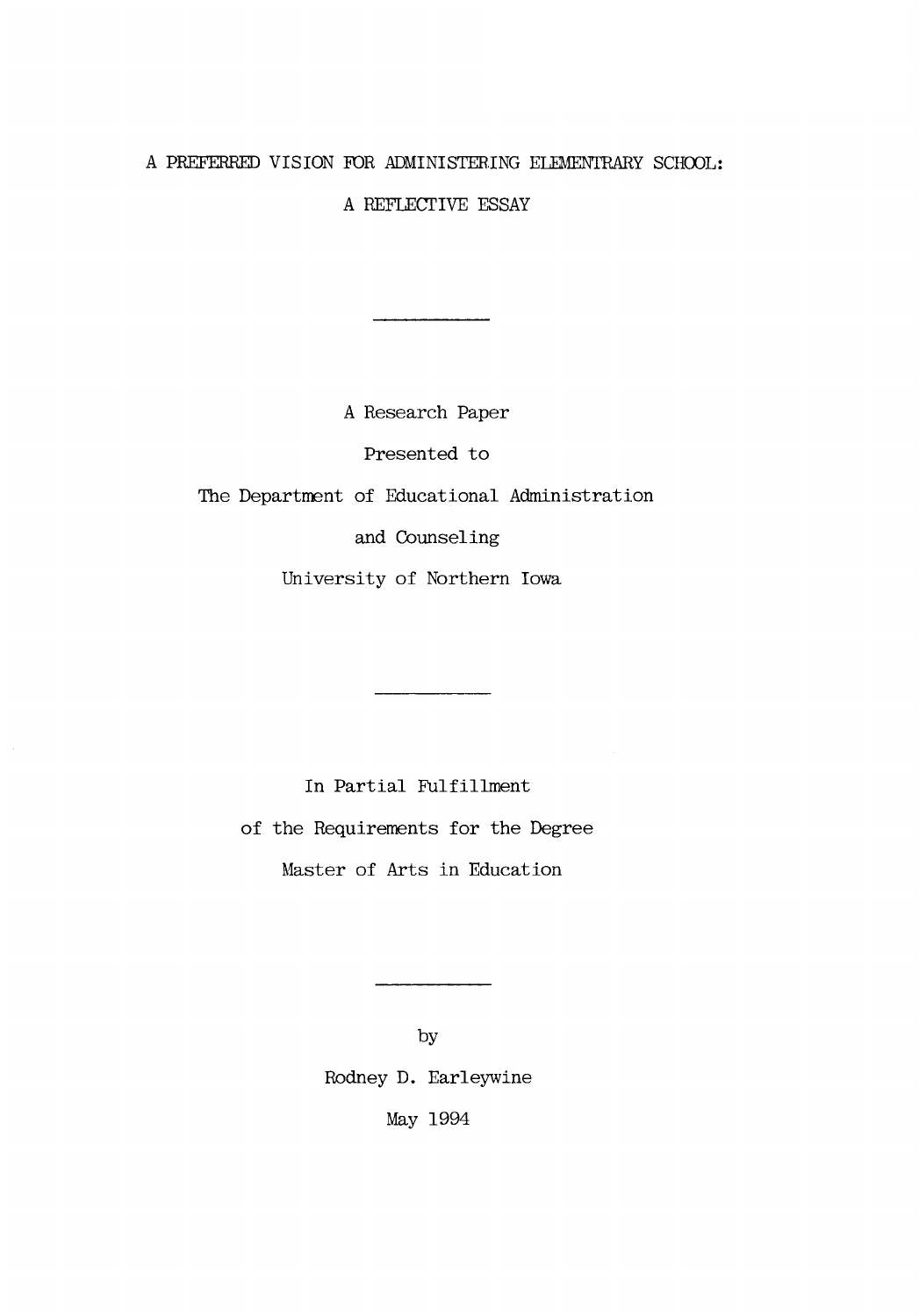This Research Paper by: Rodney D. Earleywine

Entitled: A PREFERRED VISION FOR ADMINISTERING ELEMENTARY SCHOOLS:

A REFLECTIVE ESSAY

has been approved as meeting the research paper requirements for the Degree of Master of Arts in Education.

Robert H. Decker

 $3 - 11 - 94$ 

Date Approved

Adviser/Director of Research Paper

 $3 - 17 - 94$ 

Date Approved

Second Reader of Research Paper Patricia R. Krysinski<br>der of Research Paper<br>Robert H. Decker

 $4 - 25 - 94$ 

Date Received

Head, Department of Educational Administration and Counseling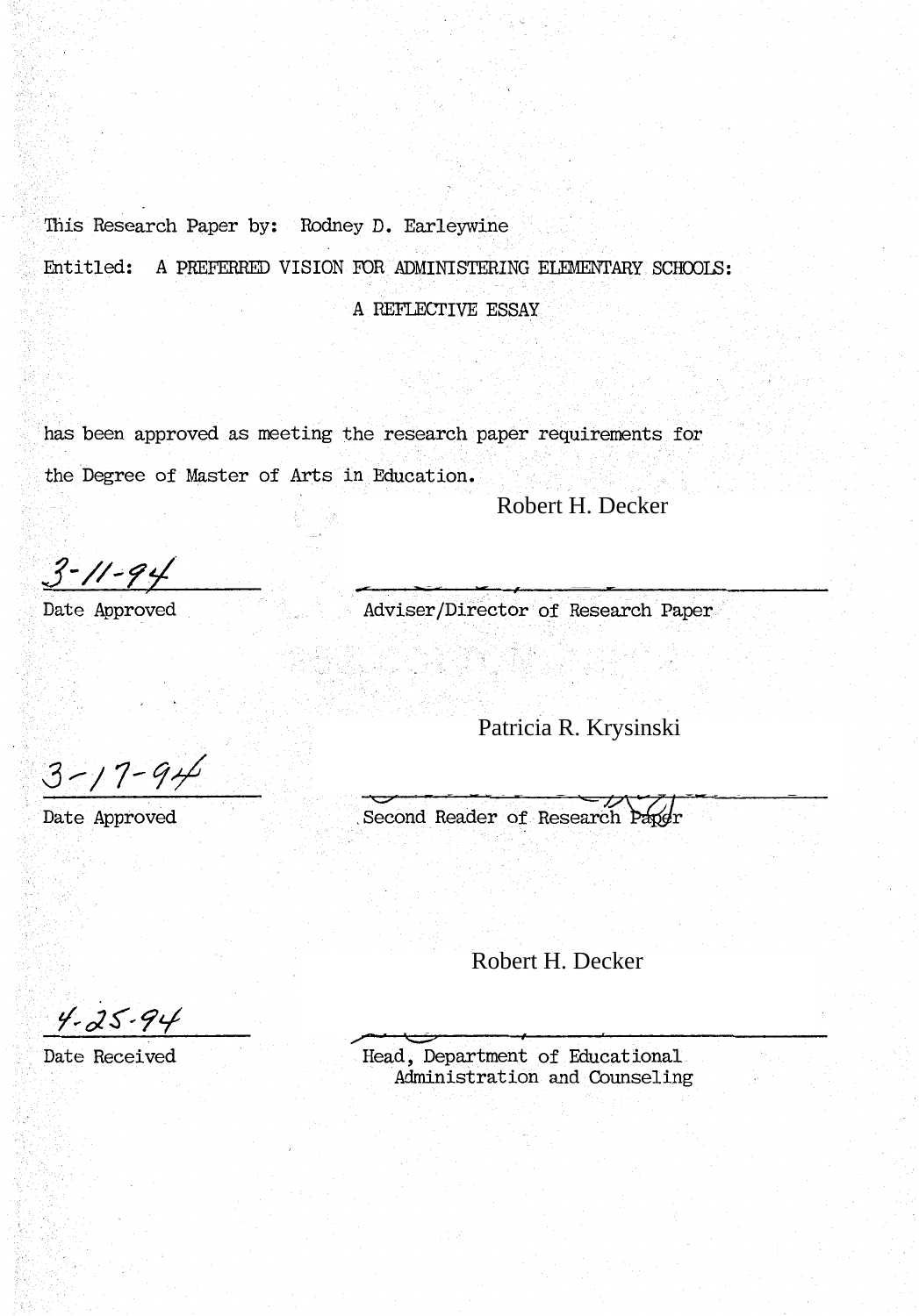The responsibilities of a principal are limitless; ranging from teacher evaluations to student discipline and from building maintenance to school budgets. A principal is not only responsible for his/her own actions, but is responsible and held accountable for the conduct of all teachers, support staff and maintenance personnel that are under his/her supervision.

1

School administration must be one of the most challenging careers that one can persue. Presently the occupation of a school principal is moving through a transformational period based on research that advocates a style of leadership that better suits and can better serve the complex, everchanging students, teachers and schools.

I will attempt to highlight what I perceive to be the most crucial components of being an effective principal. These are responsibility of schools, school based management and evaluation/instructional leadership. Undoubtedly, I will fail to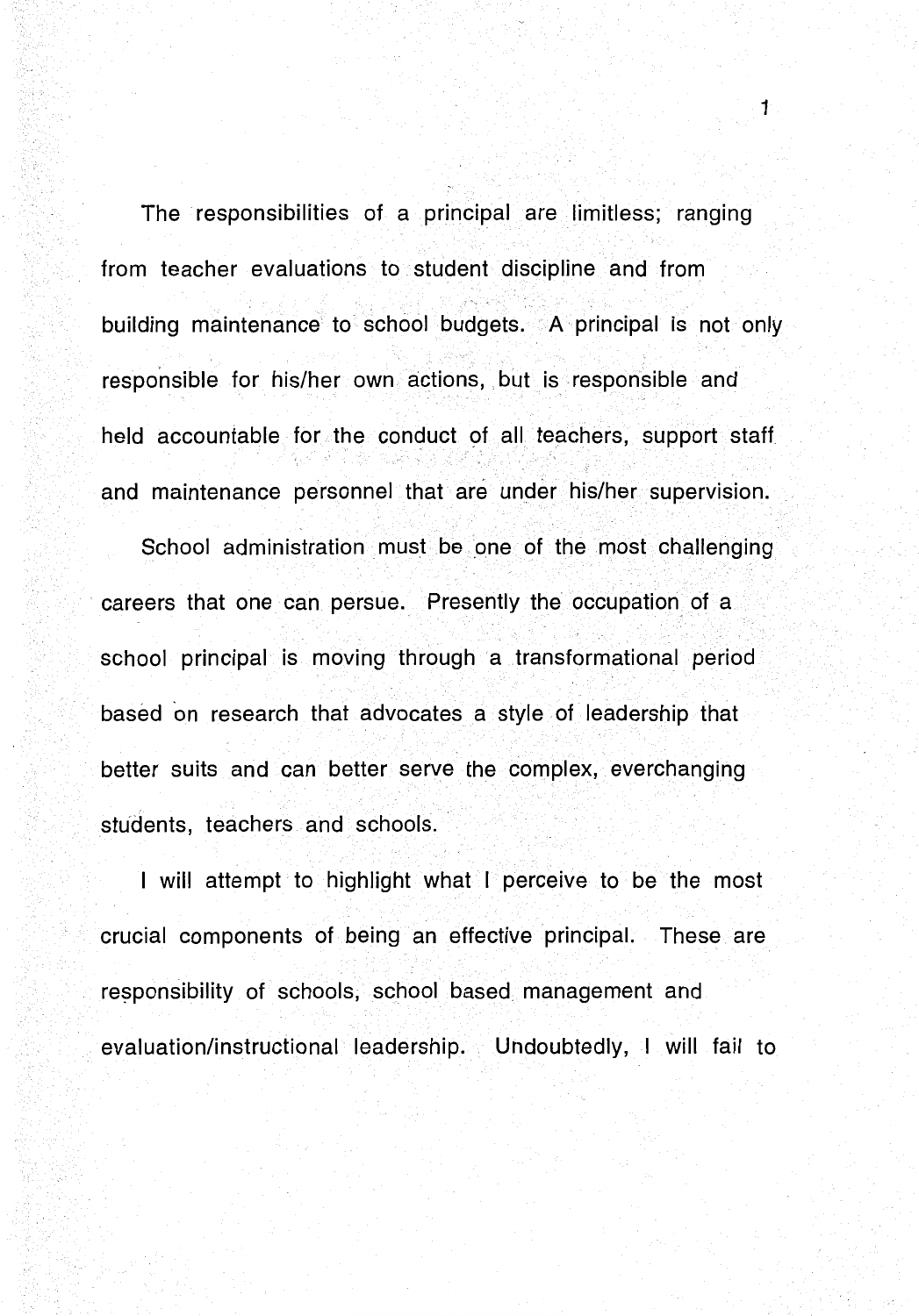mention many of the roles and responsibilities of a principal, for to mention all of them would be impossible.

## **Responsibilities of Schools**

When children begin school some of the parental responsibilities are shifted from the parents to the school. The responsibility of educating our youth is the most obvious obligation that is passed from the parents to the schools. Many other areas of extreme importance have also become the schools responsibility. Among these are nutrition, physical fitness, discipline, personal hygiene as well as social and moral development. Our schools are being asked to do more and more with less resources available.

The role of educational institutions is everchanging and must make every effort to keep pace with societal changes that face our children. Societal problems include broken homes, single parents, both parents working, substance abuse, long hours at day care, children being left alone at home for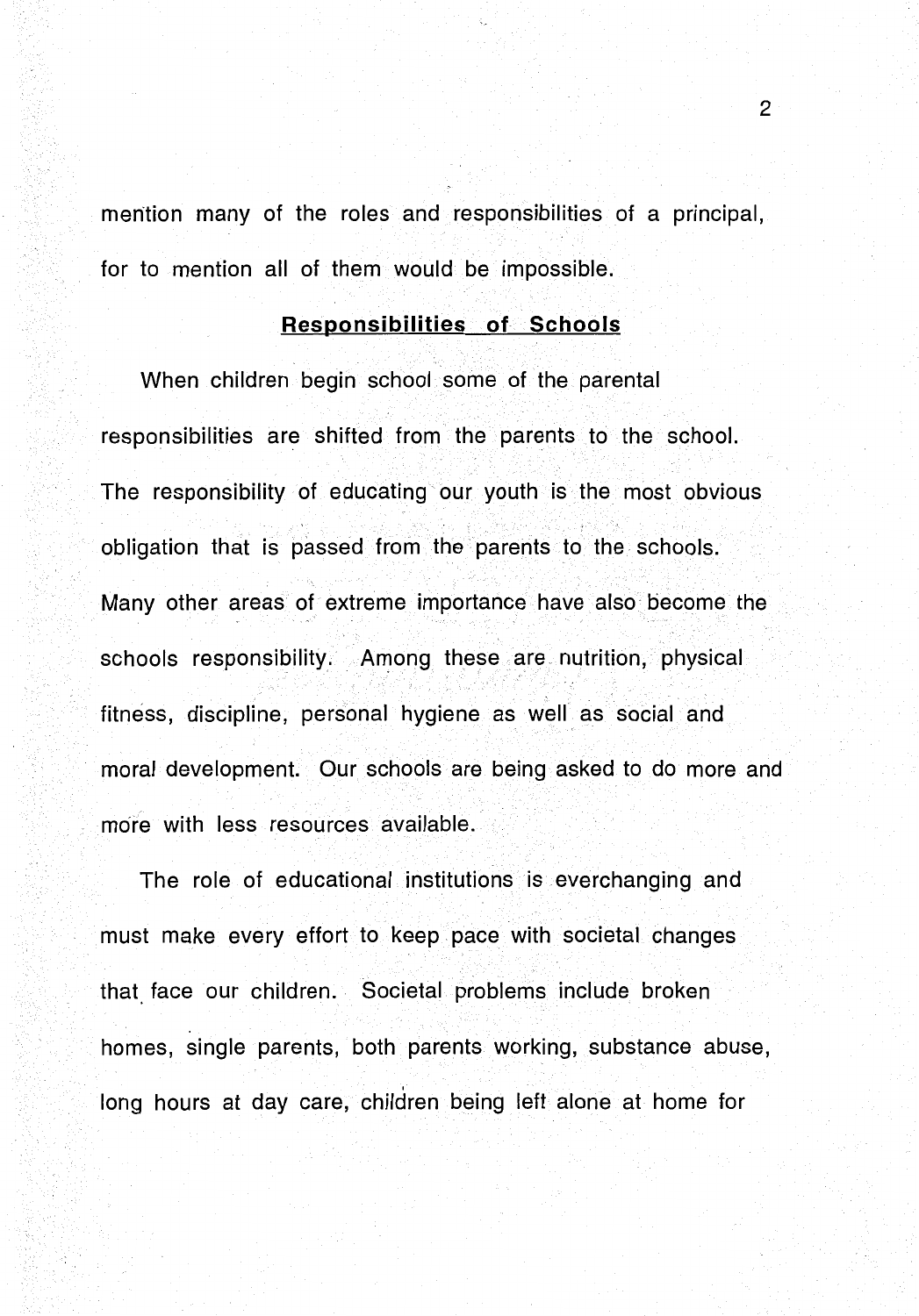long periods of time, latch key kids or parents simply not living up to their responsibilities. With the amount of time children spend at school, school systems across the United States are becoming more responsible for what were once considered parental duties.

As a prospective principal I feel schools must do everything possible to produce positive and productive citizens, even if that requires more parental responsibility for teachers and schools. 'Teachers are a parent substitute, an imparter of values and a contributor to a child's self esteem" (Papalia & Olds, 1990, p.440). We are compelled as professional educators to do everything possible to honor our obligations. Even with unlimited effort and resources, it is impossible for our school systems to assume and fulfill all of our children's needs.

a na katika Kisipingané na malala<br>Mangkatika Mangkati salah sa

시도에 대한 일이었다.<br>이 사업에 대한 관련 사고 있습니다.<br>이 사건이 가장 사업 사업 수석 있다. 이 가장 없

ing ang pagkalang pagkalang pagkalang pagkalang pagkalang pagkalang pagkalang pagkalang pagkalang pagkalang pa<br>Salah sa pagkalang pagkalang pagkalang pagkalang pagkalang pagkalang pagkalang pagkalang pagkalang pagkalang p<br>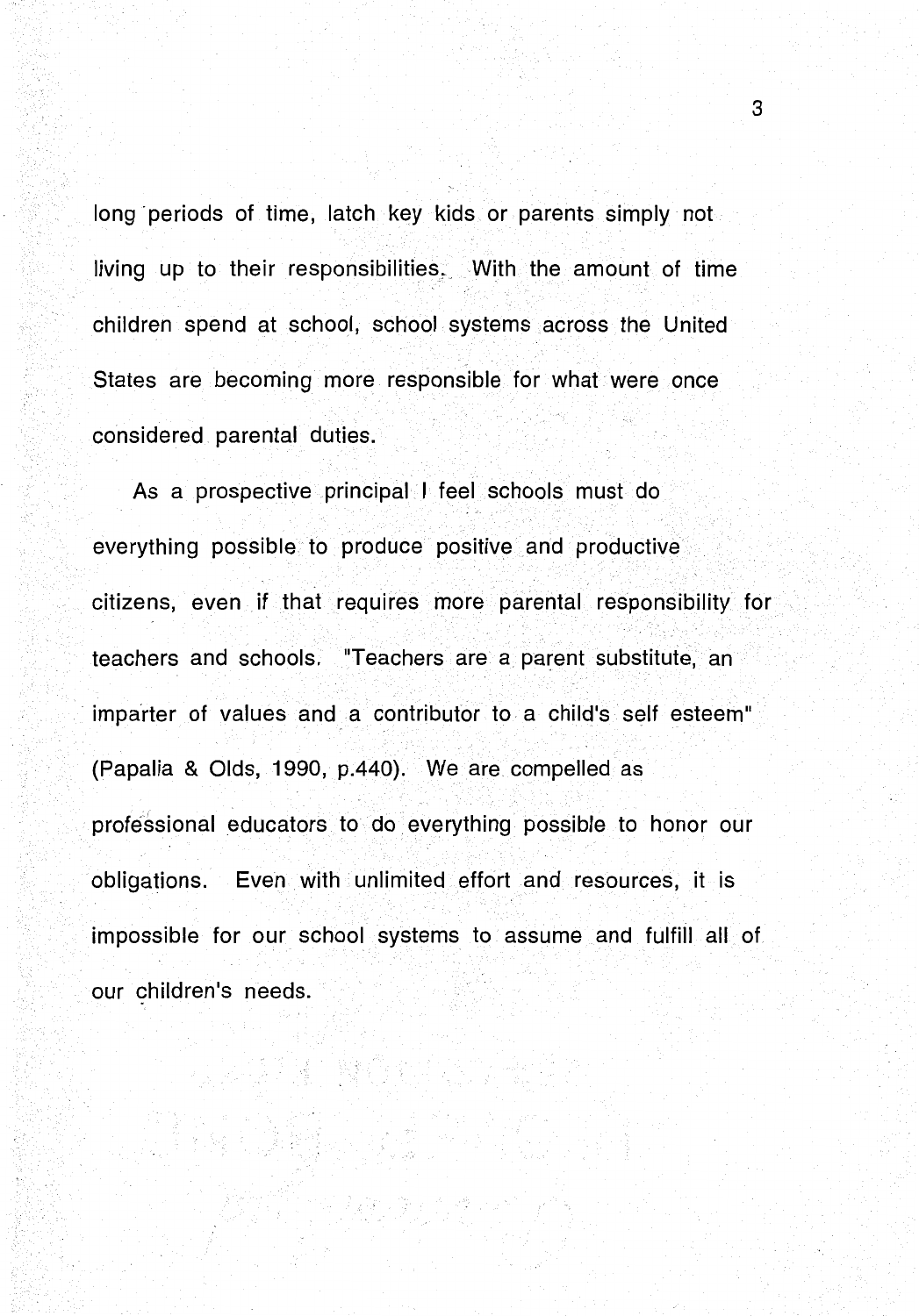## **School Based Management**

School Based Management (SBM) is a relatively new concept that is becoming popular in the management of instructional institutions. Whether referred to as shared decision making, site-based management, school based management, school based leadership, school councils or collegial teams, the concept is basically the same. The idea is simple; let the stakeholders and the people closest to the situation help in finding solutions to the problems (Heller, 1993; Lange, 1993).

The redistribution and perception of power has caused many school administrators to balk at the thought of shared decision making. The perception of power plays an important role in shared decision making. As a principal I must be willing to empower teachers and other stakeholders by asking for their honest input and respecting responses that differ from my own. Professional educators along with other members of the school community must agree to disagree,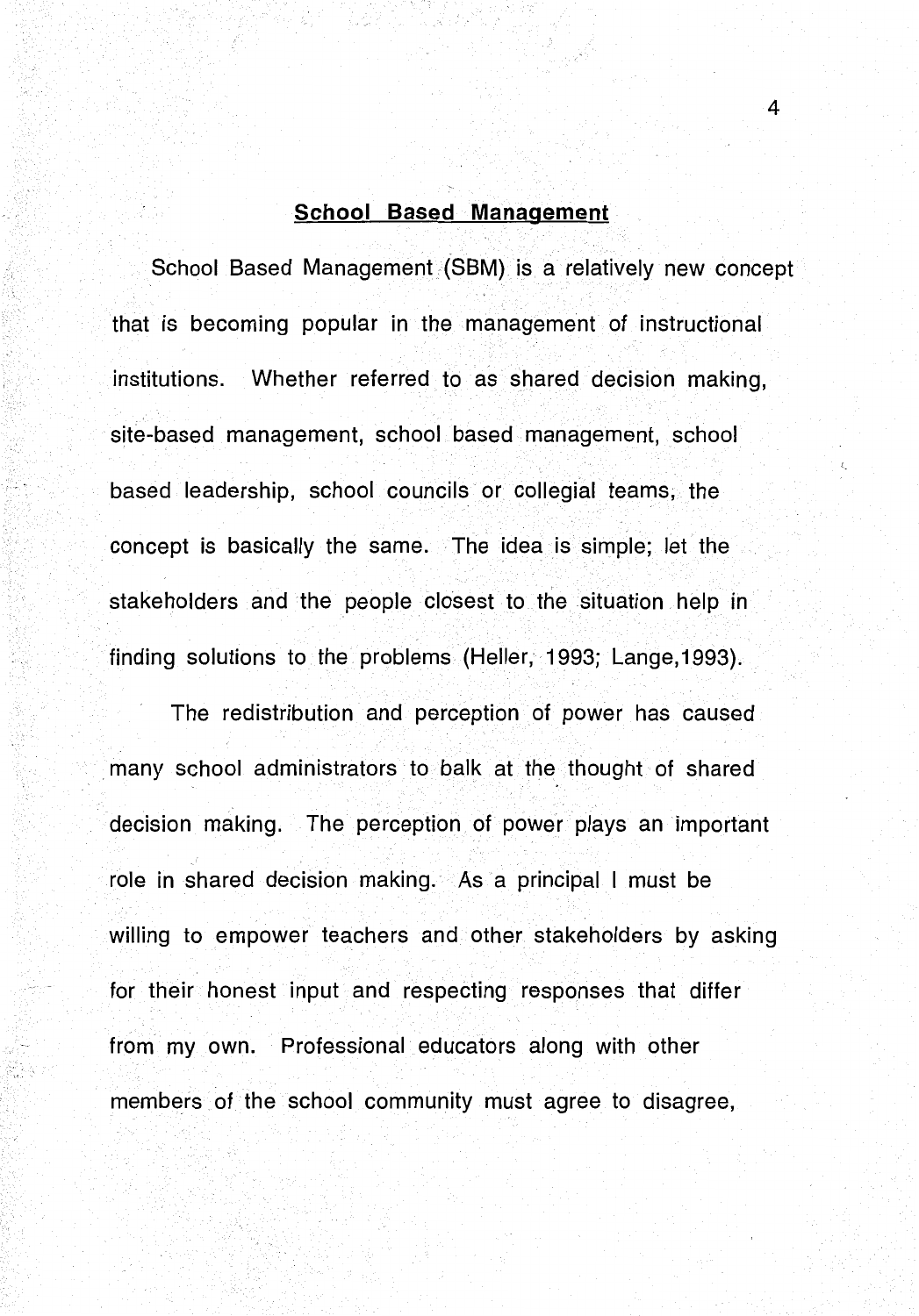collaborate and reach consensus on the best solution for the particular problem or item being discussed.

 $\mathbf{r}$ 

Ì

Advocates of shared decision making believe that it offers principals the opportunity to be effective administrators. Empowering teachers in the decision making responsibilities develops· teacher ownership into the decisions. An effective principal can facilitate the decision making process that seeks the best possible solutions to our common problems and alternatives to the established way of doing business.

SBM helps open the doors of communication between the teachers and the principal. Principals have the opportunity to gain valuable insight and knowledge from several sources. Individual weaknesses can be minimized and strengths shared by involving people with more experience and knowledge in the decision making process (Lange, 1993).

The principals' role in shared decision making varies depending on which model is used. The model mandated by the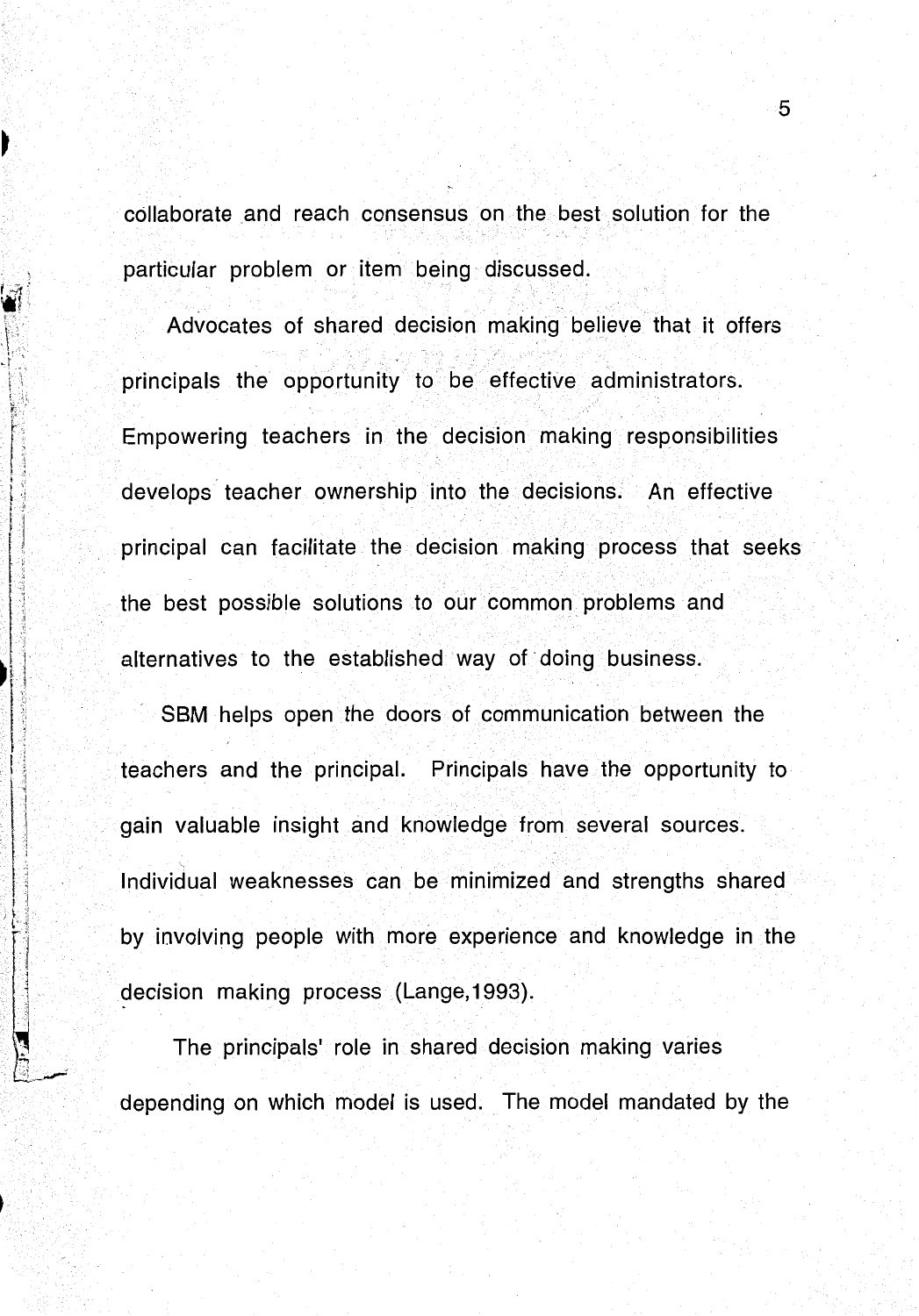state of Kentucky had principals serving as the chairperson of school based councils which were made up of two elected parents and three elected teachers. The principal had no veto power over decisions made by the council (Drury, 1993). Many principals are concerned about the direction in which their profession is headed. If schools are to be run by school based committees or councils, what will the roles and responsibilities of the principals be? Supporters of shared decision making suggest that the principal needs to be a facilitator which helps others do the work of school governance. The power of the principalship will be enhanced because the more power you give away the more power you have (Lange, 1993; Vann, 1992).

Many principals are beginning to ask the same question. Will schools of the future need principals? Hill City, Minnesota has been without a principal in their K-12 school since 1988 (Drury, 1993). A governing team of seven people;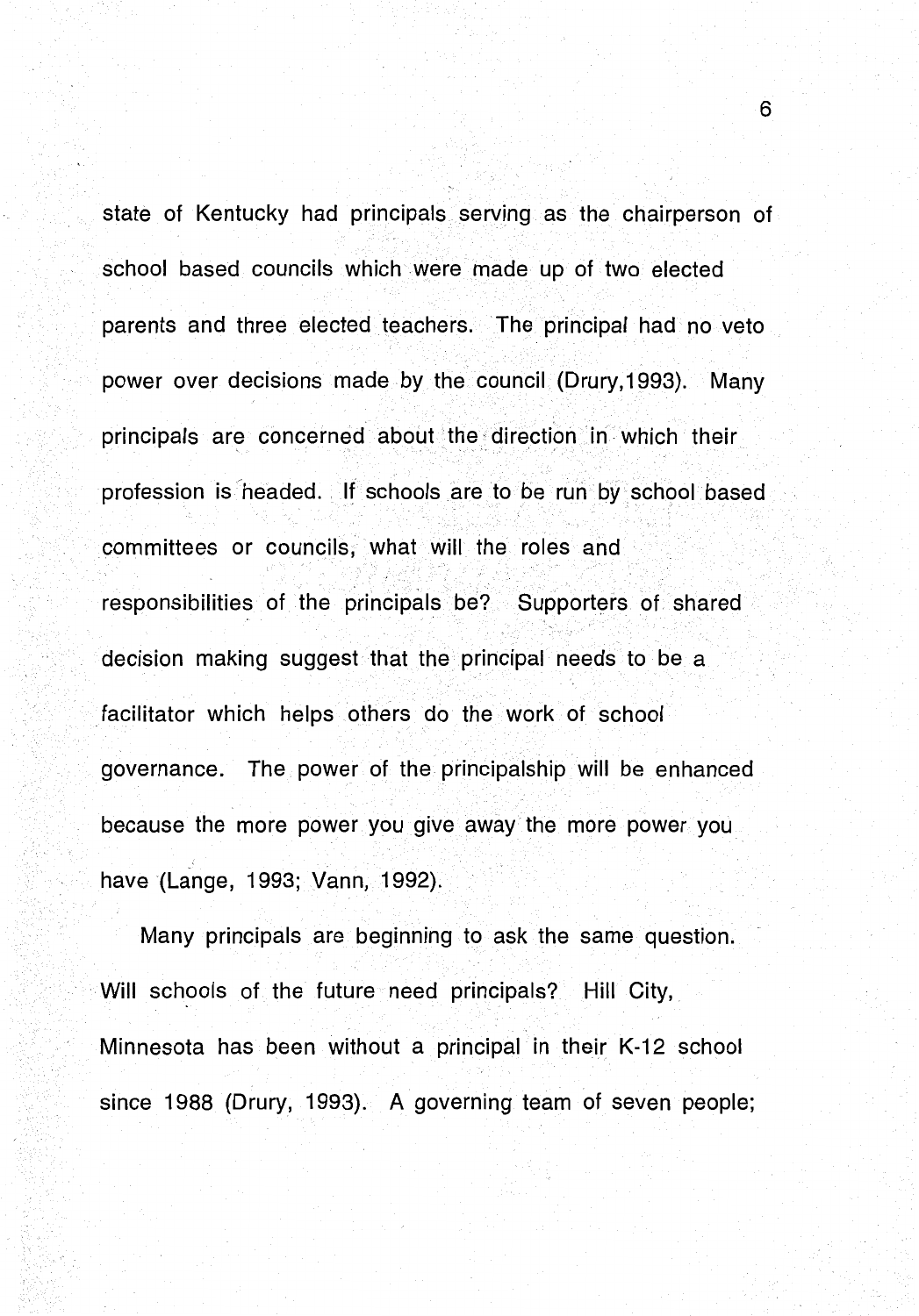four teachers, two parents and one non-teaching staff member are making management decisions through consensus.

Some teachers are as reluctant as principals to engage in shared decision making. The time factor is one of their main concerns, teachers find it difficult to schedule time to meet in an already busy day. Others are unwilling to commit to the responsibilities that are inherent in making decisions. They question if administrative responsibility and accountability will be shifted from the principal to the teachers. If wrong decisions are made will this be included in the formal evaluation process?

Relationships between principals and teachers change under most models of shared decision making. Shared decision making tends to bring about trust and confidence between the two groups. Heller (1993) pointed out that the principal's ego must not get in the way of making better decisions. Principals must create an environment which promotes professional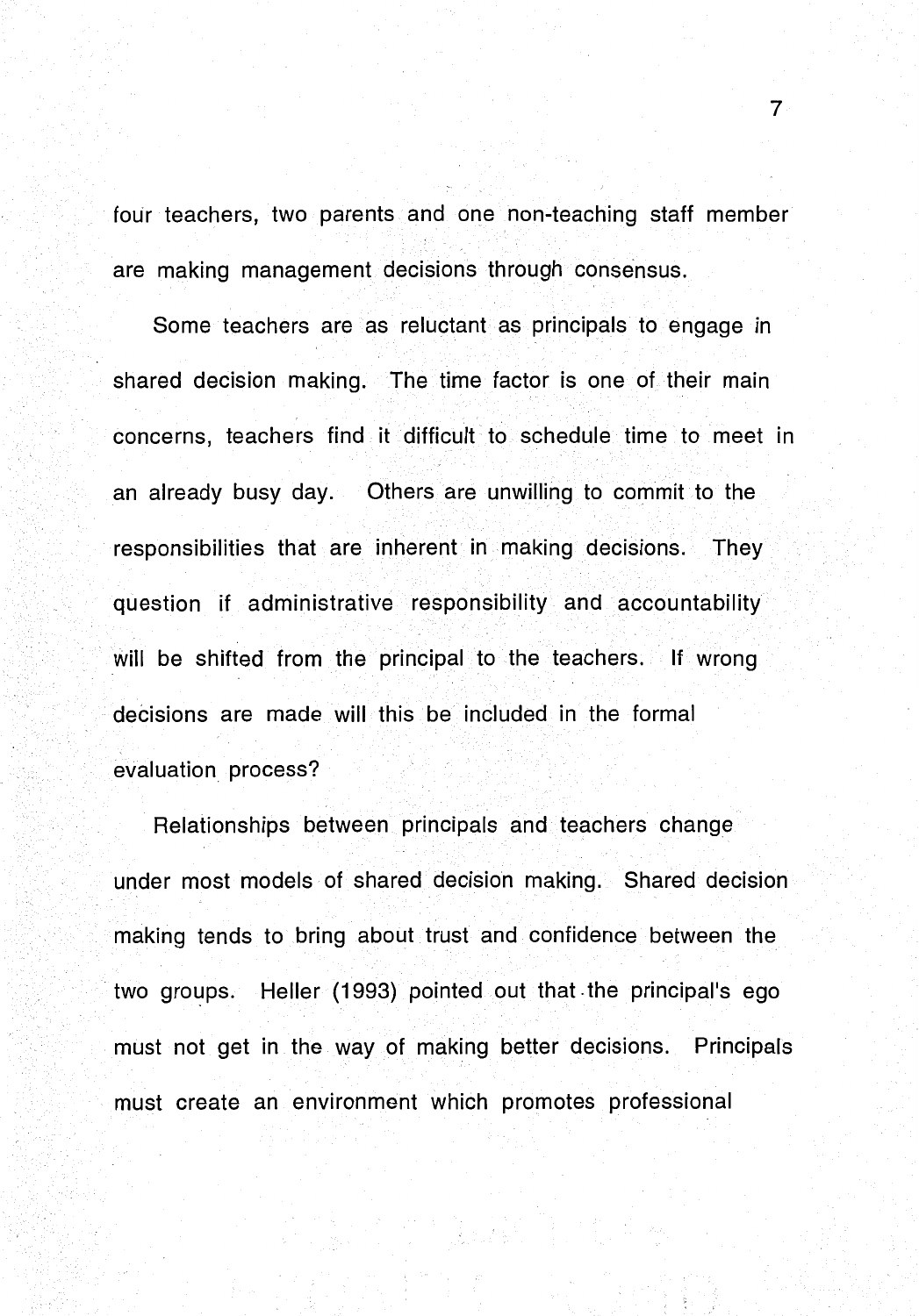growth. The principal is still in charge, but there is more collaboration and consultation with those who are closest to the issue. Teacher empathy for the complex role of the principal is fostered· as principals establish trust in teacher input. Through researching current information on which to base good decisions the staff forms a better understanding of the operation of the school.

Before implementation of a shared decision making model it is essential to outline which decisions will be shared and who will be responsible for the decisions. Areas of authority need to be outlined as to make all participants aware of their . particular role (Jones, 1993). Failure to delineate who or which group will make specific decisions can cause problems as groups will constantly crossover into decisions that are the responsibility of others. Are the decisions to be made by the central office, school site or both? Of the decisions that are made at the school site, who will make those decisions at that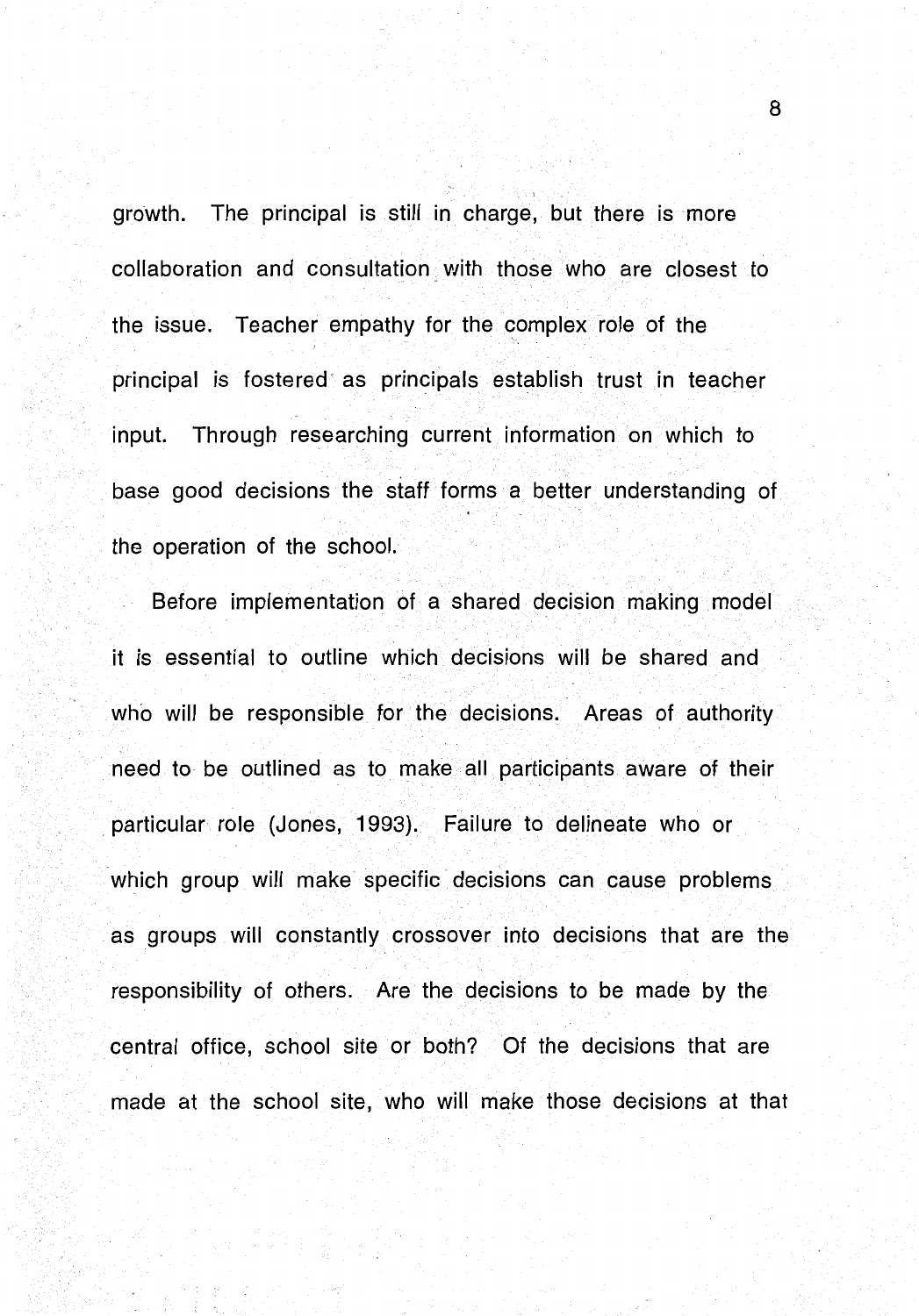site? If the decisions are to be made by committees, how will the committees be formed? Will the committees be made up of teachers or will community members, parents or support staff also be involved in the process?

a mentru in di sebagai sebagai ke<br>Anggota di sebagai sebagai kepali

lnservice and staff development will be needed to assure that everyone understands the process. Merely adopting and distributing a shared decision making model is not enough. Everyone involved must know which decisions they will be involved in and how the decisions Will be made. Skills of collaboration and consensus must be developed and nurtured if open dialogue is to be used as the means of making decisions. This will help ensure that autocratic principals are not replaced with autocratic committees.

One of the biggest drawbacks to implementing a model of shared decision making is the time factor. Making decisions through collaboration and consensus is a time consuming process. Coupled with the time necessary to implement the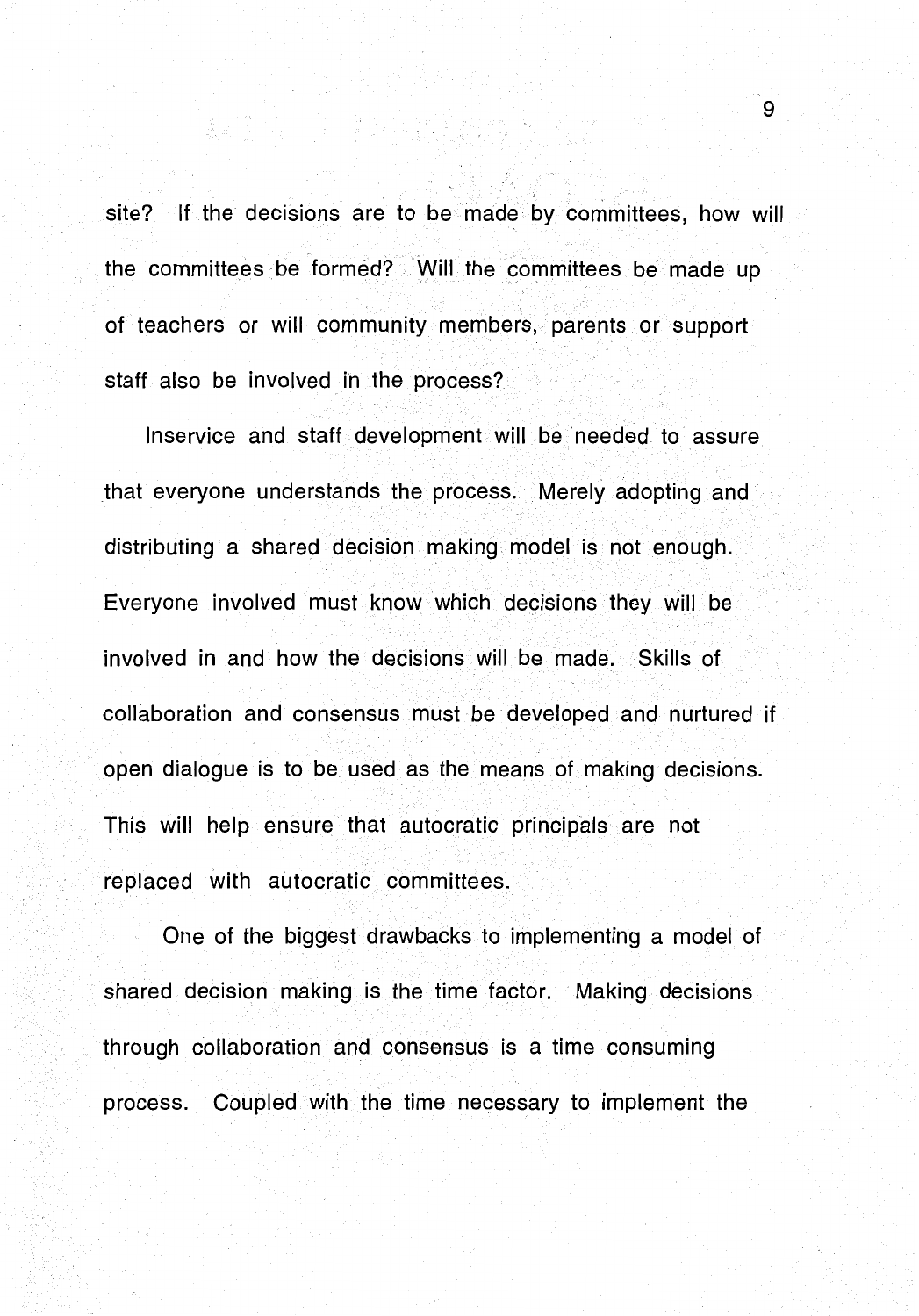model at the onset and train everyone involved, some school districts feel that the process is too time consuming. A school in Maryland gave up on shared decision making (Drury, 1993). The time factor was the biggest obstacle. Parents and teachers believed that the process took more time than they could devote.

Opponents of shared decision making point out that some decisions are not conducive to the shared decision making process. They believe that professional competency and teacher evaluations must be left to the administration. Supporters conclude that decisions pertaining to curriculum, grading, discipline and budgeting are very receptive to shared decision making.

The central office also plays a major role in the process of shared decision making. The central office can serve as consultants for the people making decisions at the school sites (Lange, 1993). By demonstrating support for shared decision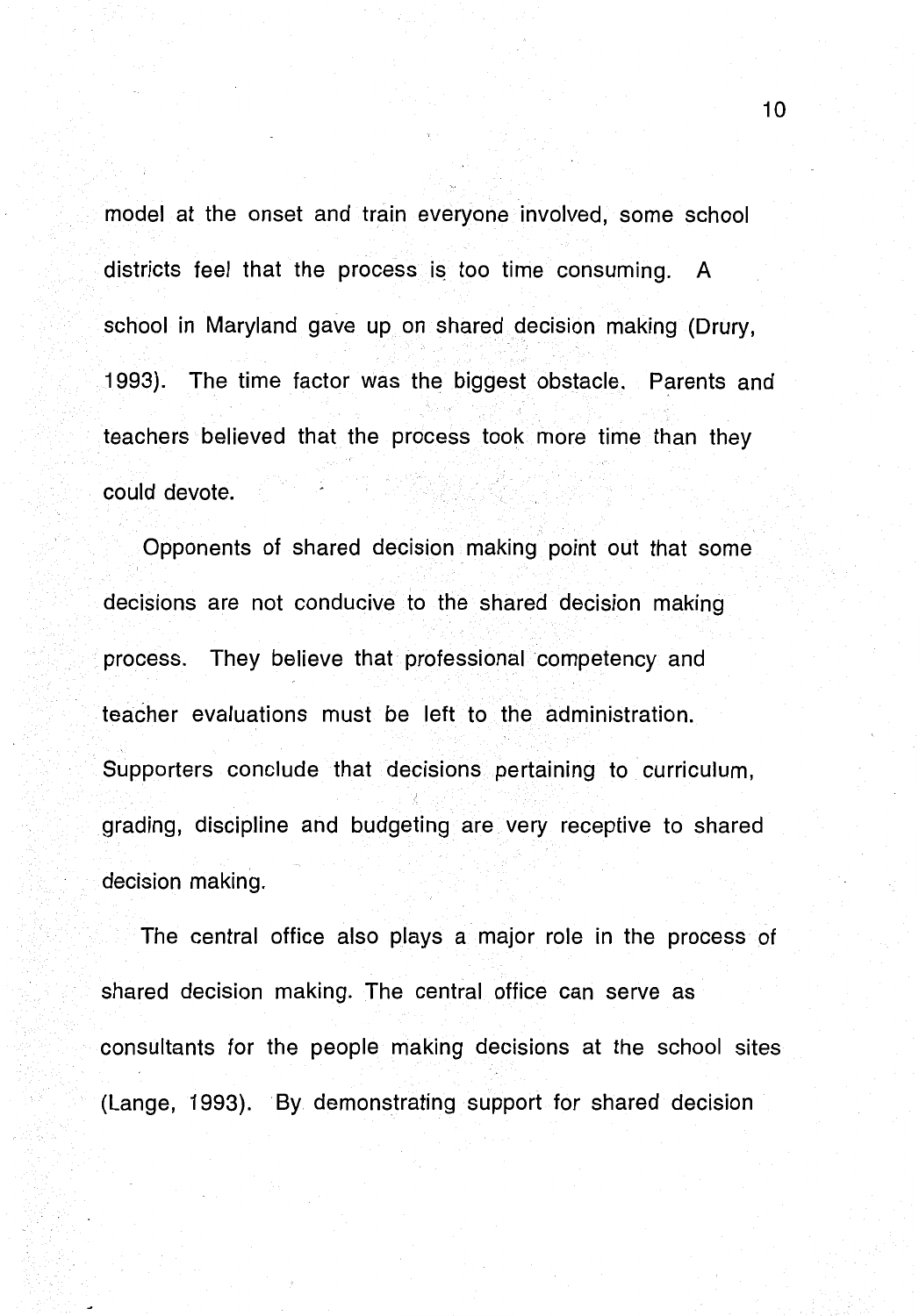making through modeling and encouragement, the central office can confirm its commitment to the process. Mandating shared decision making without practicing the process within the central office will surely bring about skepticism. However, the central office must make sure that all decisions are consistent with board policy.

Shared decision making is not an event but a process that should be implemented only after careful consideration of the complexities of the process. Jumping into this action without preparation will surely lead to failure. The· benefits of shared decision making lie in the assumptions that better decisions concerning our children's education can be made by the people that are the closest to the children.

SBM· has the potential to create great changes within our schools. Teachers must be the catalyst of this change. Little change takes place in a school until someone discusses the concerns of teachers (Ornstein, 1993). As other resources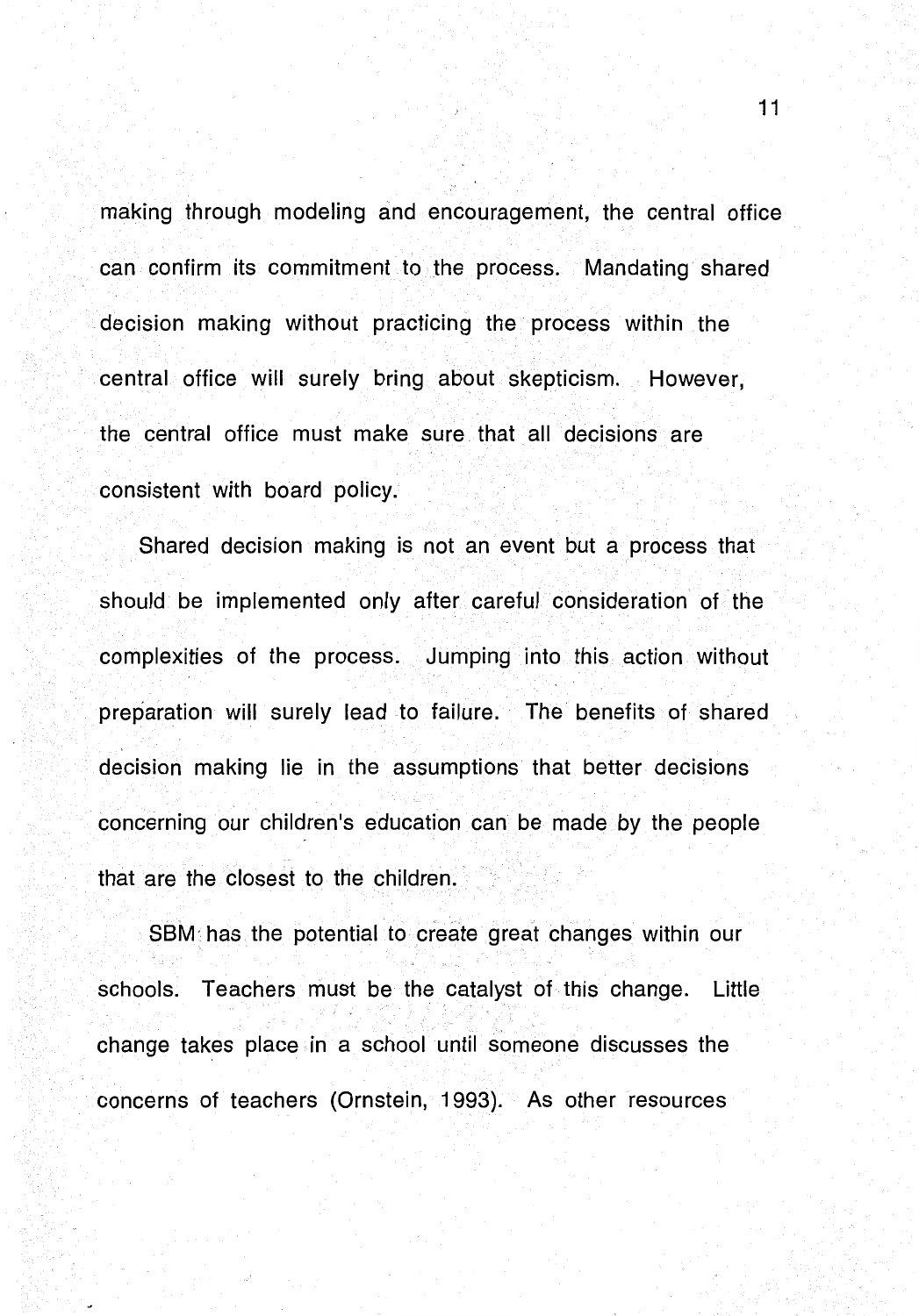have dwindled, one of the most valuable assets, the teachers, are now being utilized. This resource has long been viewed as lacking knowledge and or ability to make important decisions. Tapping this resource can fuel our educational systems and breathe new life into our schools. As a principal I will have to develop immanginative ways to involve teachers that have never been asked, " what do you think? "

There are three areas of the school community that I would like to discuss as they relate to my beliefs and how SBM can play an important role in each. These areas are vision, curriculum, and budgeting.

#### **Vision**

If the vision is to be a shared vision that is widely supported throughout the school community. Then, development must be a joint effort of committee members who are made up of administrators, teachers, students, parents, community members and a school board member.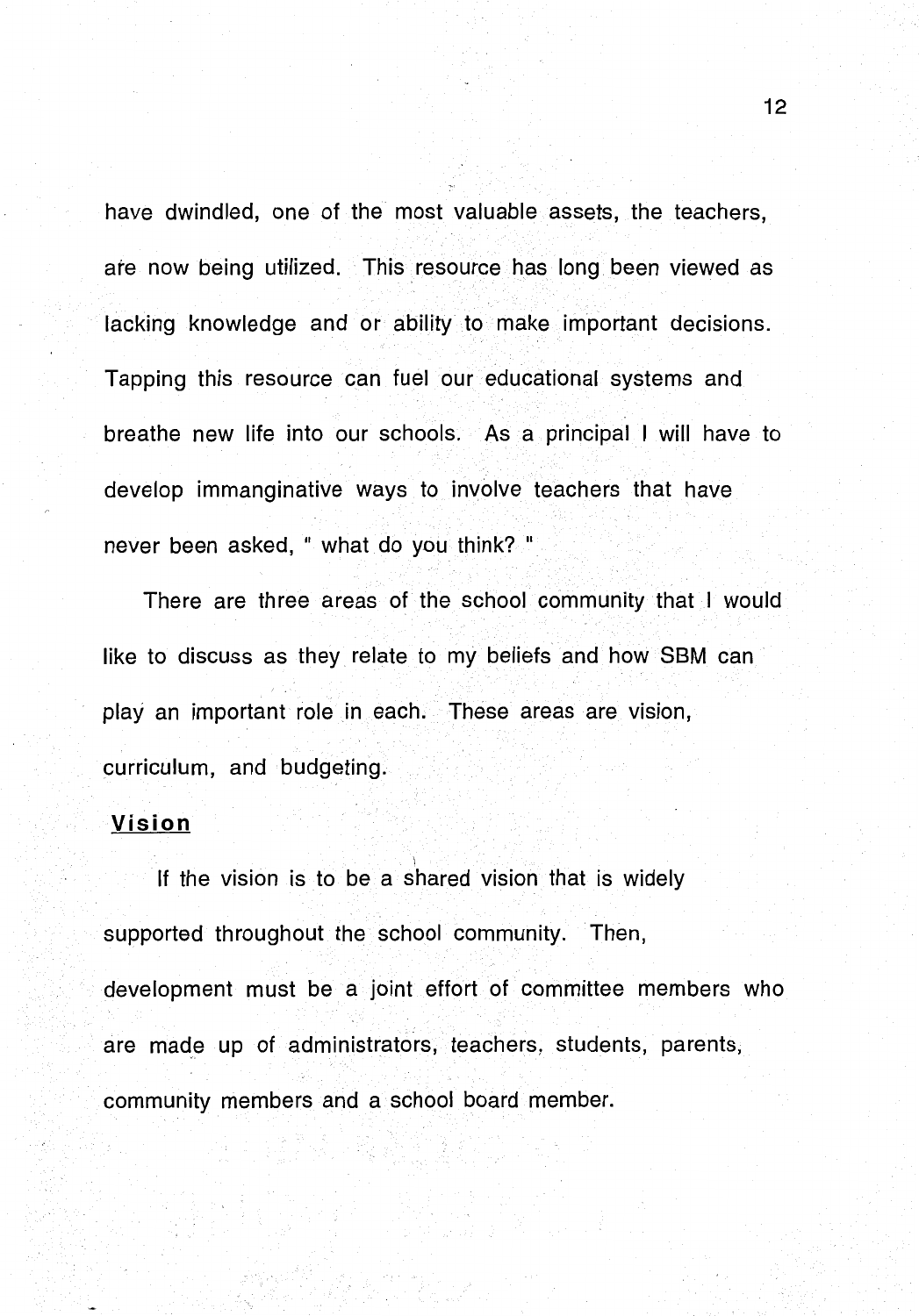Establishing a shared vision through open dialogue and consensus is one of the most critical components of establishing commitment to a shared decision making model. A common vision provides consistency and a sense of direction for everyone to focus upon. This shared vision lets everyone know where the school is headed and provides for a common goal. The vision must be based upon the values, beliefs and culture of the school community being served.

One of the first steps in establishing a clear vision for the school community is to develop a school community profile. This profile can serve as a data base against which school site decisions can be made and evaluated (Lange, 1993). It is imperative for the profile to accurately reflect the present status of the school. We must establish where we presently stand if we are to develop a strategy that will get us to where we want to be. A realistic profile will enable us to develop an effective plan of improvement. A school community profile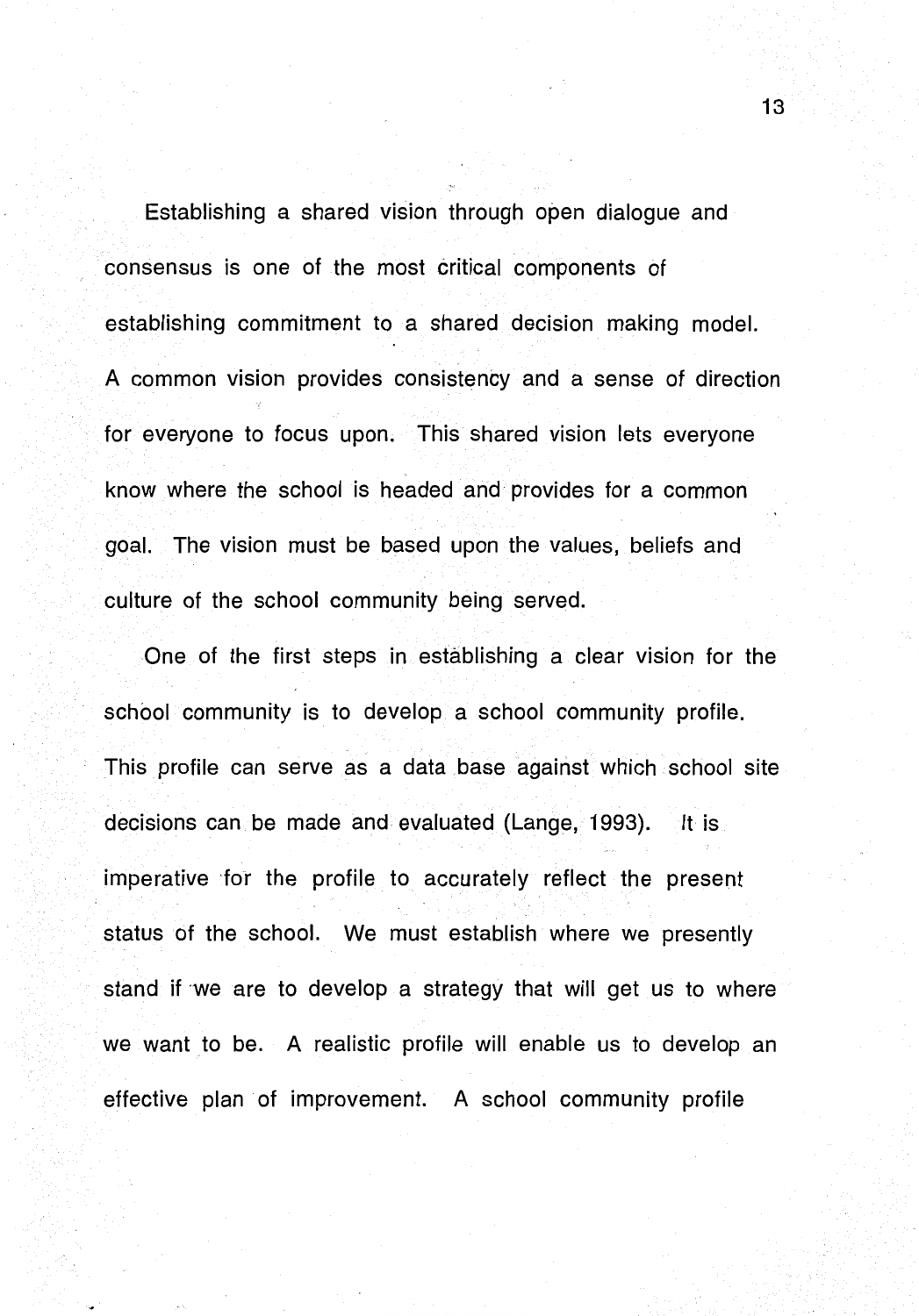will bring about needed discussion on the strengths and weaknesses of our school. Barth (1990) stressed the importance of forming a vision of not what is, but what might be.

The next step in the development of a shared vision is committee members sharing common beliefs that are shared throughout the school community. The beliefs are then refined into a mission statement that serves as the focus of what we do in our schools. The beliefs and mission statement provide direction in making decisions which affect our schools. The mission statement must be visionary. Everyone associated with the school community should work toward fulfilling the mission statement.

As a principal I may be asked to facilitate the process of writing a mission statement. If one was not in place I would strongly support my school taking the necessary time to do so. If they are in place, they need to be reviewed, assessed and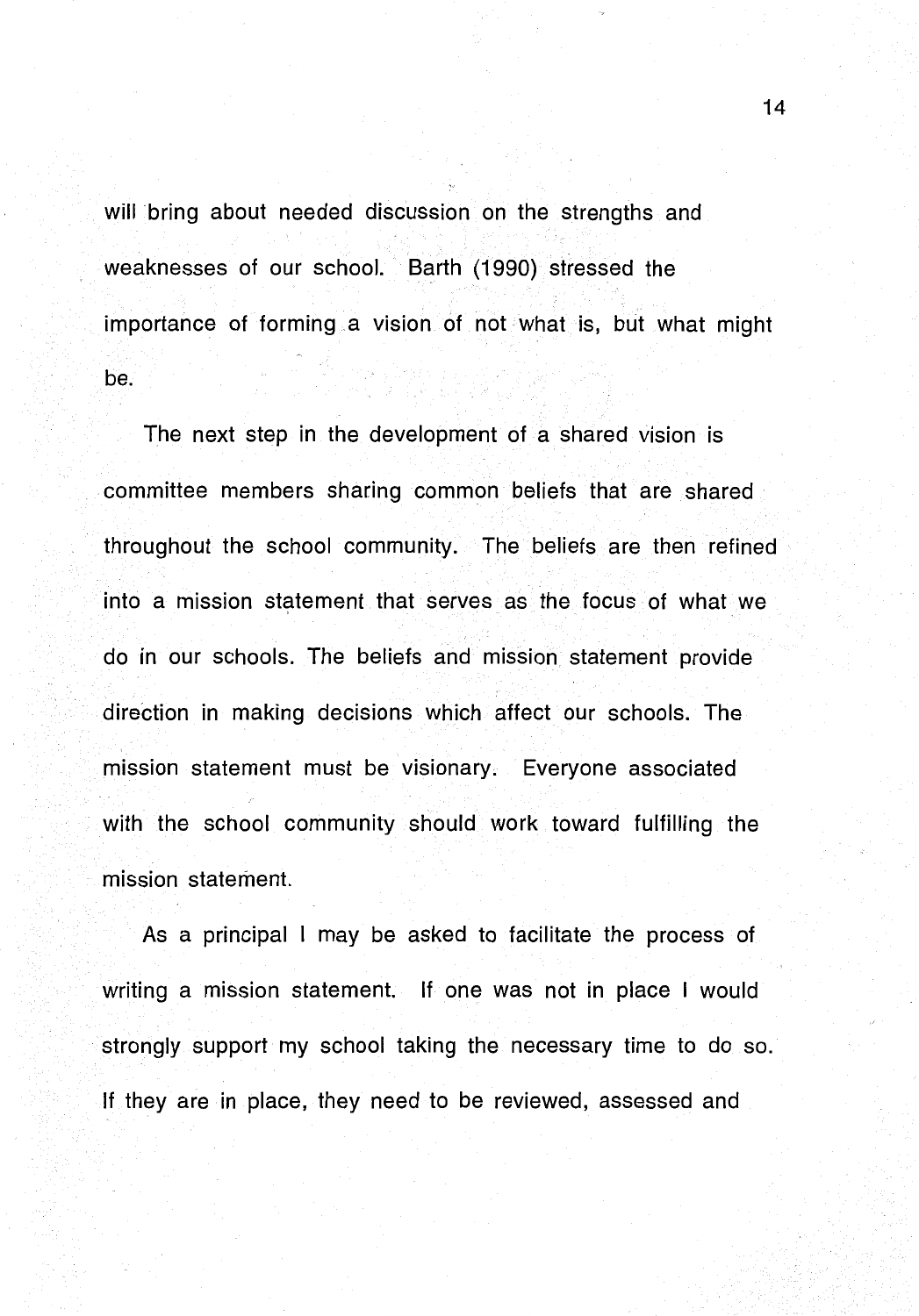updated on an annual basis.

Effective leaders establish ,stategies that align the needs and values of individual groups with the mission and goals of the organization. Good leaders allow the stakeholders to participate in the decision making process (Ornstein, 1993). By developing and implementing a plan, the gap between present reality and what is desired can be closed. The plan must be constantly assessed and modified in such a way as to not lose sight of the shared vision.

## **Curriculum**

The development of curriculum is very conducive to the benefits of SBM. Curriculum development should be a bottom up procedure that is best served by bringing together a wide range of viewpoints, ideas and: suggestions. Parent, community, teacher(s) and administrative involvement are all key ingredients to the success of schools. Curriculum that addresses current needs and future problems must be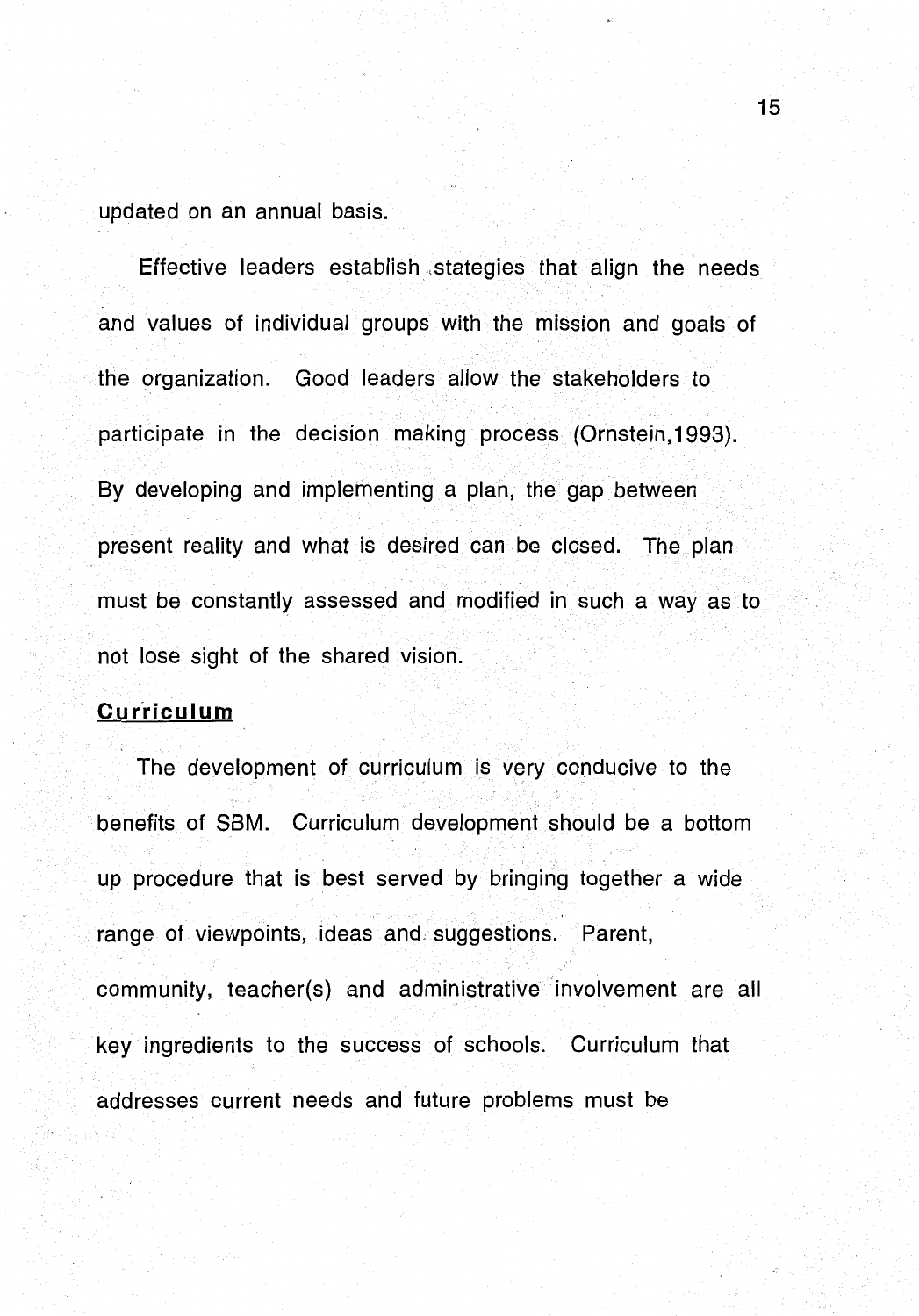established.

Public involvement in the process may include a needs , assessment questionnaire as well as the organizing of district wide committees which will bring the public and educators together. These committees will help ensure that we receive the insight from the public that is needed.

A second essential component to the development of curriculum is organizing teachers into committees. Core committees would be responsible for the actual writing or modification of the curriculum for the subject at hand. On site committees would be responsible for making suggestions about possible changes to the present curriculum. It is imperative that everyone know and understand the curriculum process. Inservice and follow-up sessions will be necessary to ensure staff competence.

The teachers who are giving instruction must be involved in the development process if the process is to be successful.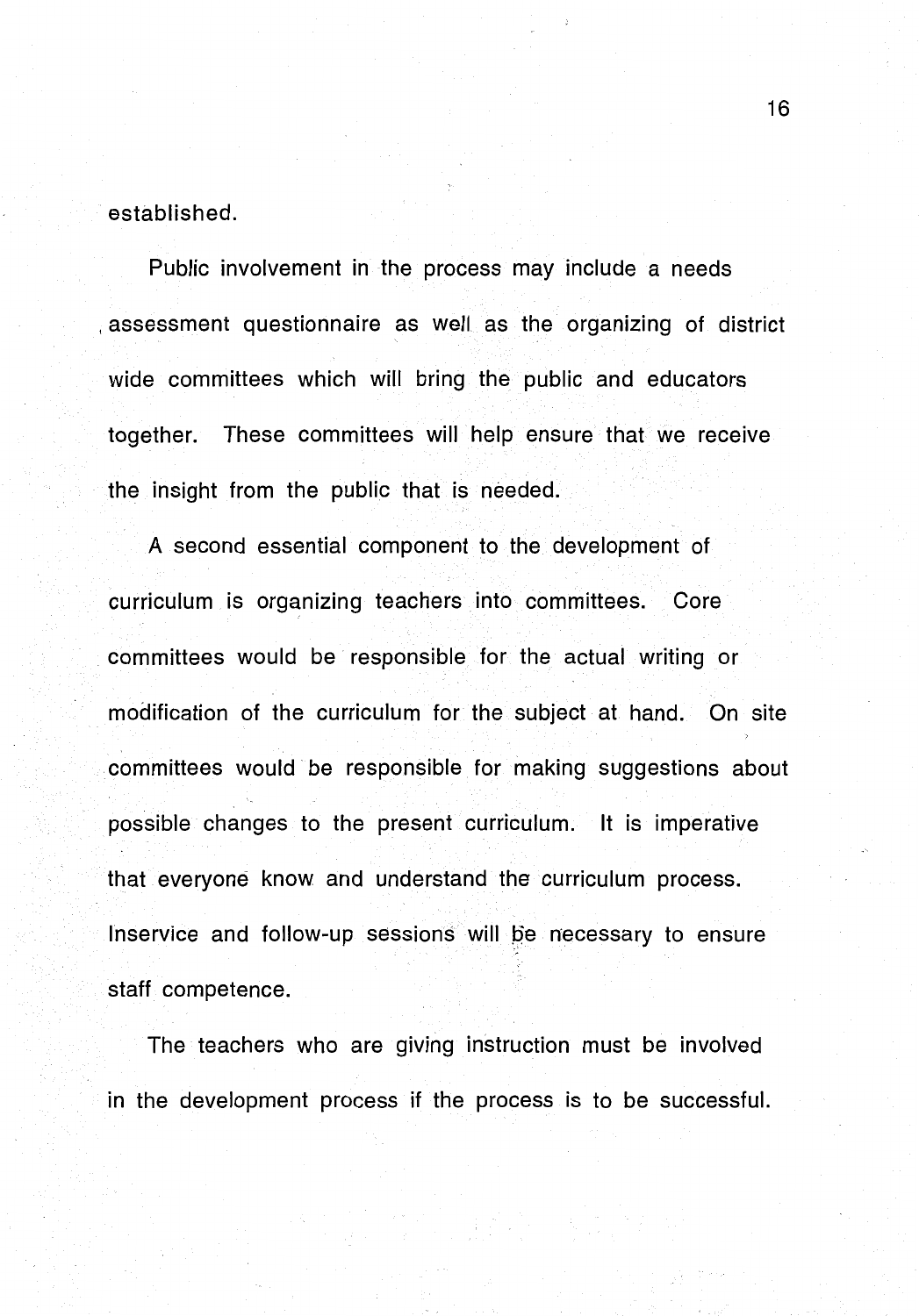The bottom-up approach encourages a sense of ownership among the teachers (Ornstein, 1993). Teacher ownership is developed and enhanced when they are involved in the process. It is the professional responsibility of the teachers to ensure that curriculum that was developed through collaboration and based on research is being taught. Educators need to follow established curriculum, not just teach favorite material.

As a principal I will be involved in the curriculum process but cannot dictate the procedure. I see my role as that of a facilitator, helping others fully understand the process, keeping the staff informed of state standards and mandates that may affect present curriculum or require implementation of new curricula. Staffing, space and scheduling are areas in which a principal can be of particular assistance.

Principals cannot be expected to be experts in all areas of the curriculum. The role of the principal is to supervise the curriculum. It is the principal's responsibility to hold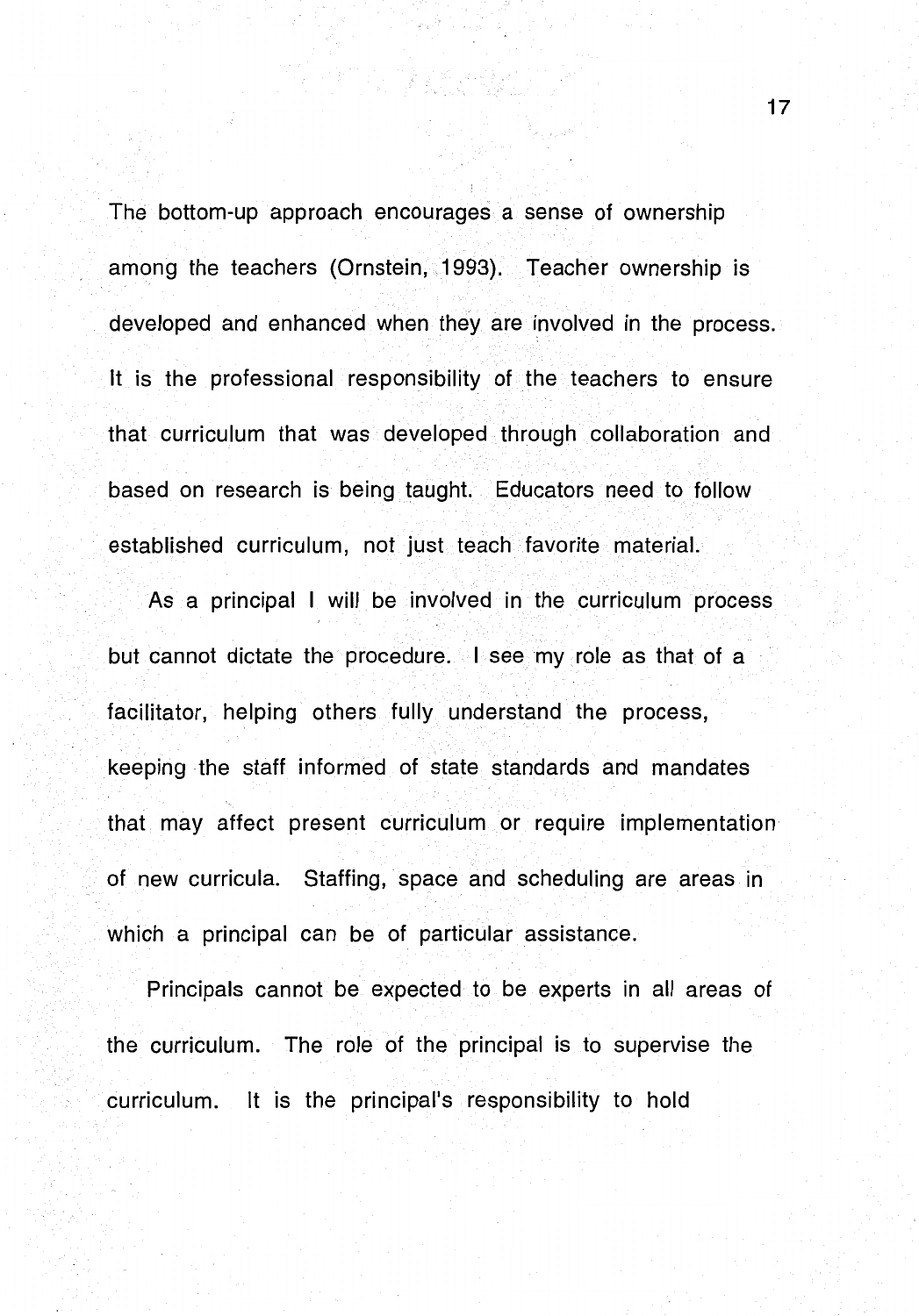teachers accountable for following the curriculum. This can be accomplished by reviewing teacher lesson plans followed by class visitations.

## **Budgeting**

The budgeting process is another aspect of school management that is receptive to SBM. As with other arenas managed by ·shared decision making the process is best served and most effective when community members, parents, students, teachers, support staff and administrators are involved in the process. A district wide committee consisting of representatives from those components would be responsible for developing a district budget for the following school year.'

Sub-committees at the building site develop budget packages within the individual school. Individual teachers would all be involved in developing budgets within their departments or grade level. These sub-committees turn in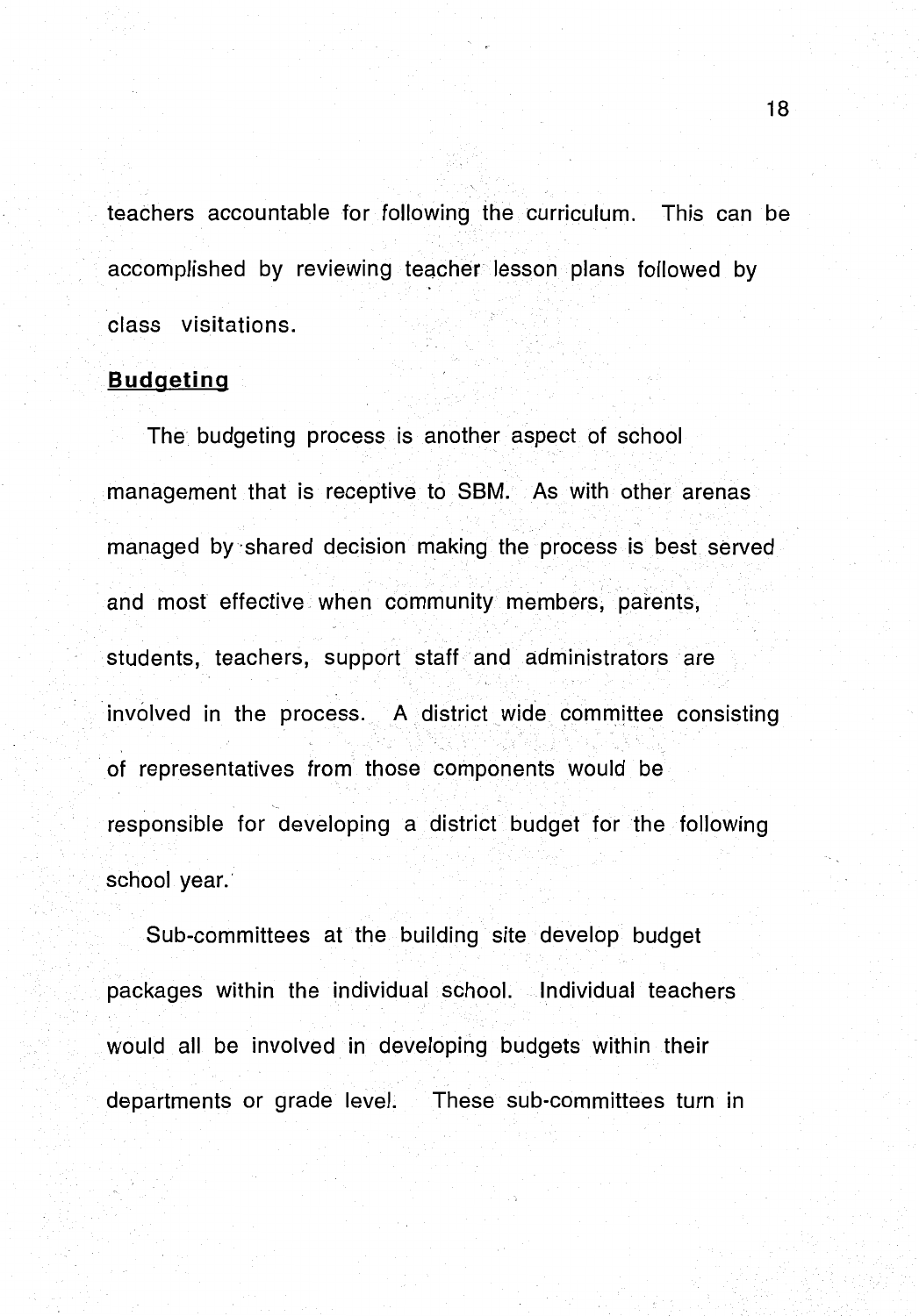want lists including current price lists of all desired items. These lists are then narrowed, to need lists or items deemed absolutely necessary.

When my school actively practiced this process many wonderful ideas for sharing equipment, supplies and materials were created through the process of teacher collaboration. Not everyone received everything they desired, but most of the people felt good about the process. Reducing the want lists to need lists was not as difficult as was expected when teachers began to brainstorm money saving ideas.

What is the principals role in the budget process? Principals must' be involved in budget development but as with curriculum he/she cannot dominate or dictate decisions that are made. The principal has the responsibility to keep expenditures within the budget that is developed. To do this all purchases that are made for the school must go through the principal's office. This will ensure that purchases are planned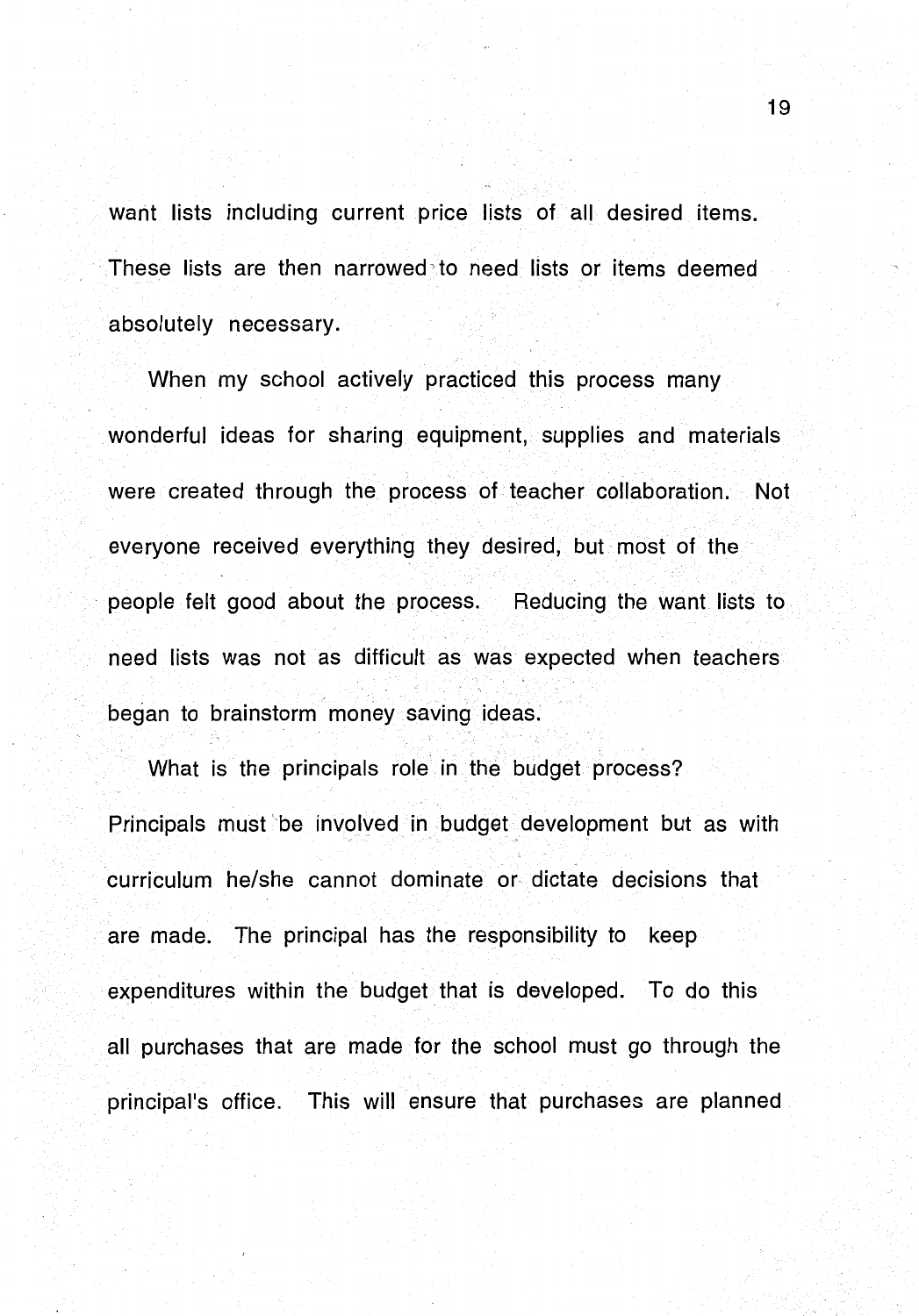and within the established perimeters of spending.

#### **Teacher. Evaluation**

As a principal, I will have the responsibility of supervising and evaluating staff members. The process must be thoroughly and completely understood by everyone. Establishment of a non-threatening environment is critical if the evaluation process is to be successful. Teacher input into the evaluation process will help establish teacher ownership and trust in the system.

The main purpose of teacher evaluation is for the improvement of instruction. Growth and improvement for teachers is necessary if our students are to receive the best education that my staff can offer. If I am to be an effective instructional leader, my staff and I must establish and implement, a process which creates and promotes a quality learning environment for students, staff and myself. Barth (1990) referred to this as a community of learners.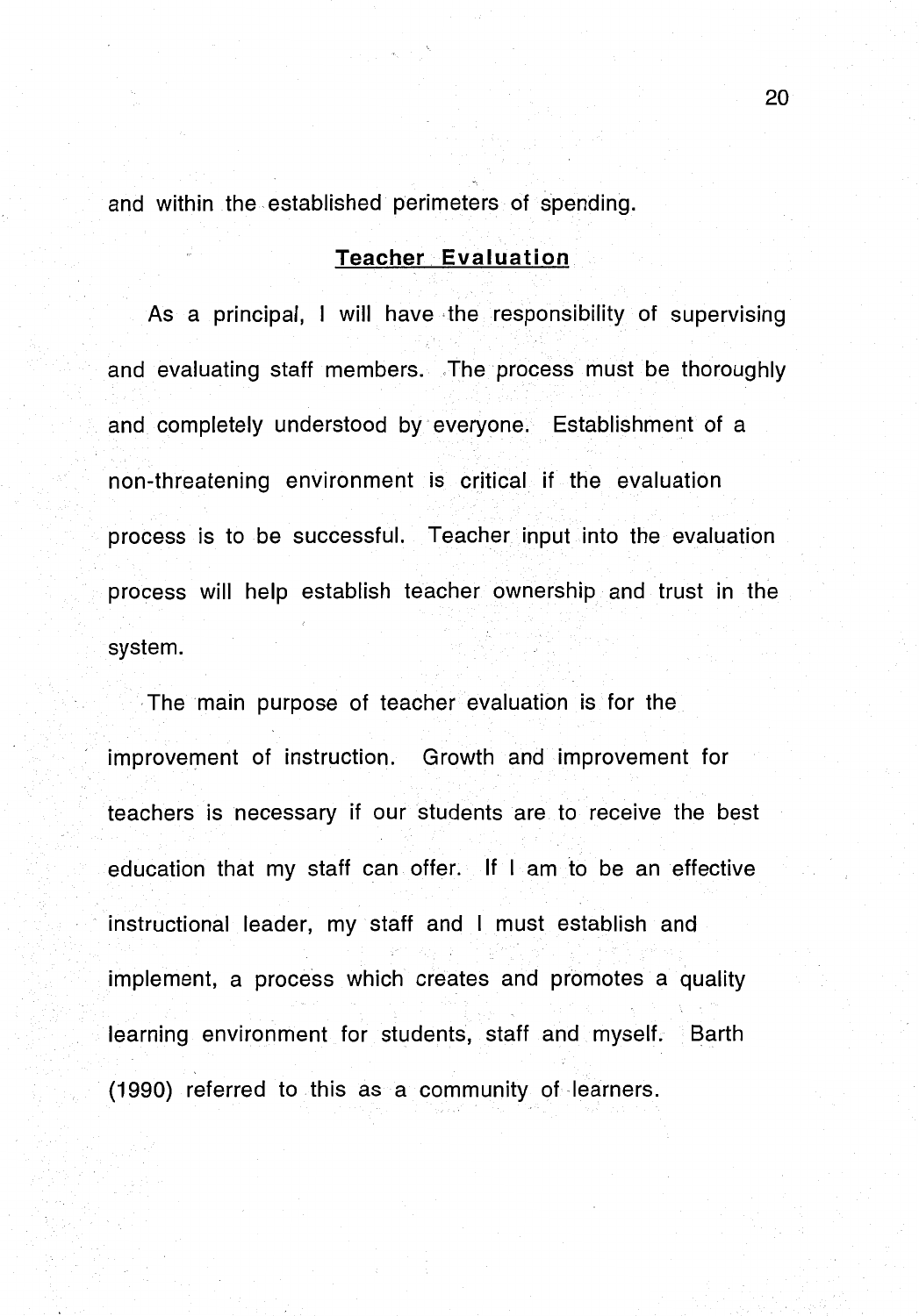It is my view that everyone has room for improvement. "Even the best teachers can benefit from assistance, even if assistance merely provides grounded assurance that they are doing a good job" (Andrews & Smith, 1987). Experienced teachers that have been in the business for twenty or more years have areas that can be improved.

Incompetent teachers can be devastating to the future of our students if steps are not taken to remedy these teachers. When I recognize that a teacher is not performing at a desired level, it will be my responsibility to assist in the improvement of the situation. First, the specific area of deficiency must be defined. What is the base of the problem? Can the problem be remedied? These questions need to be answered through open and honest dialogue between the staff member and the principal. If the problem can be solved a plan of assistance must be established and implemented, detailing what will be done and when it will be done.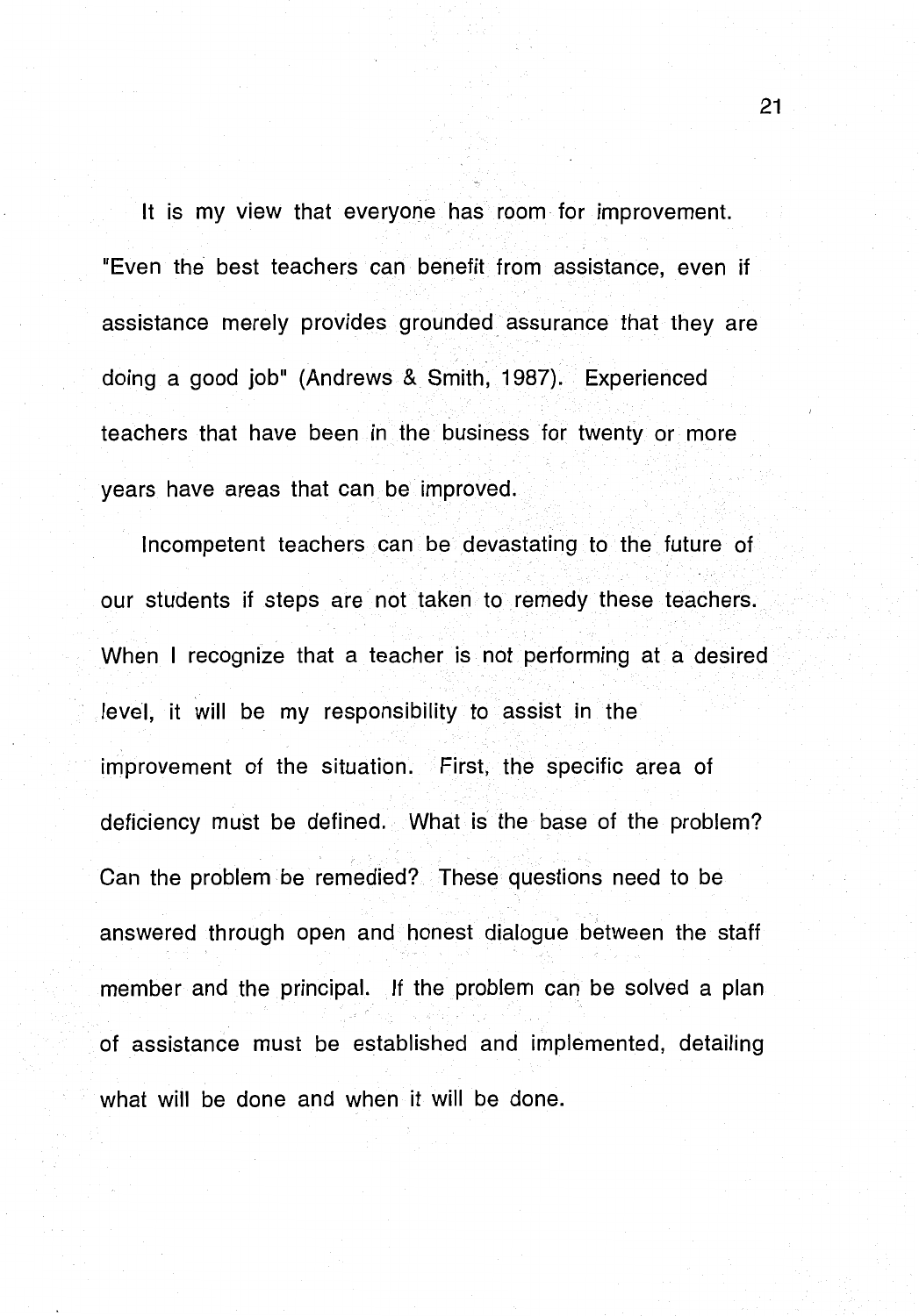If an improvement plan is not successful, the principal has to make a decision. Is the observed deficiency adversely affecting our students ability to learn? If the answer to this question is yes, the principal has no other choice than to recommend termination of the teacher. Following due process and proper documentation of the entire situation is critical. Before this stage, I would do all that was possible to counsel the teacher out of education. I have observed principals that offer good recommendations to poor teachers if they will resign. This is an outrage and an injustice to the teaching profession.

The most important role of an instructional leader is to ensure that our students are receiving appropriate instruction. Promoting professional development by facilitating a professional growth plan based on open dialogue and self assessment can help improve teacher effectiveness. Principals can no longer sit behind. their desks waiting for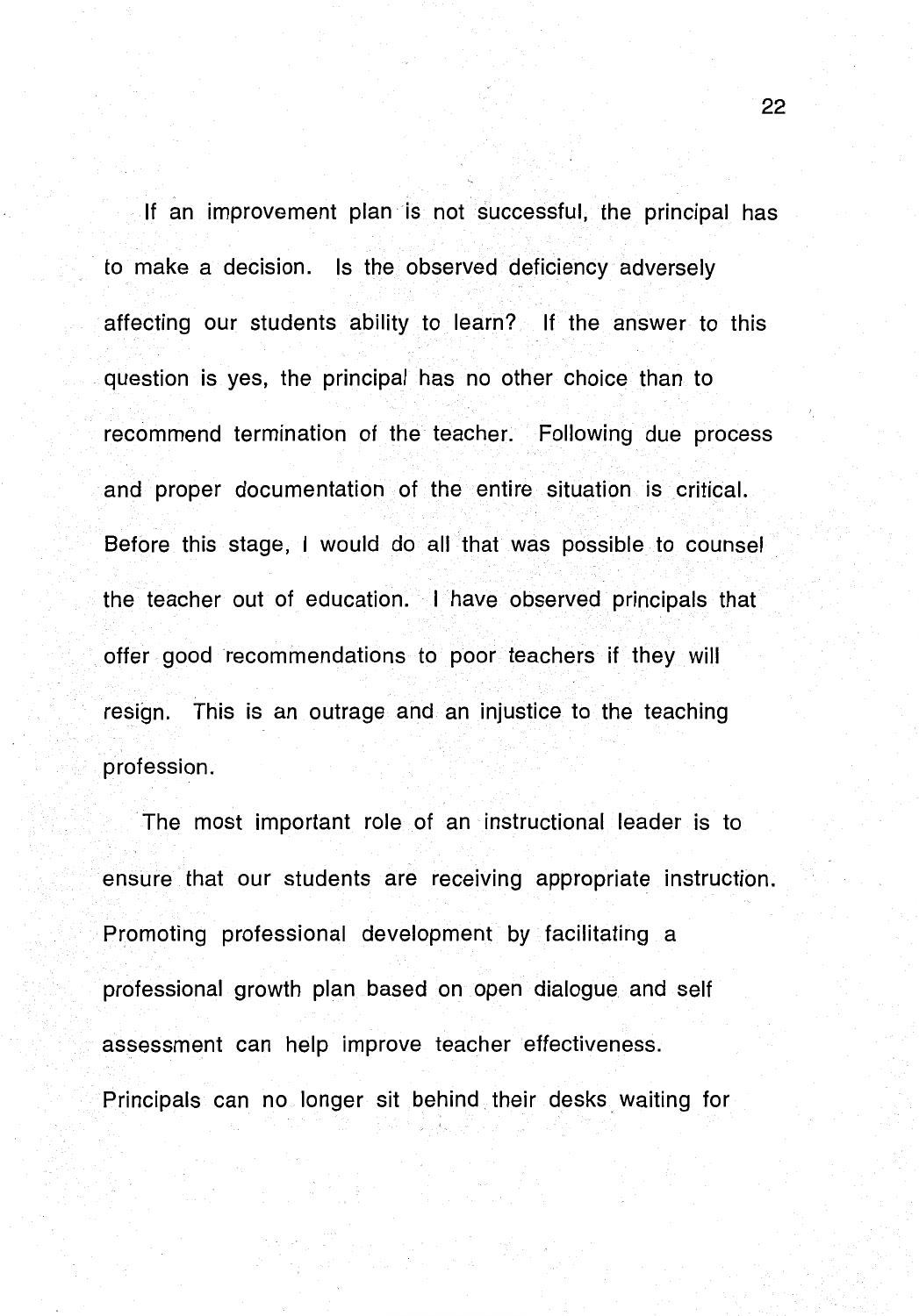problems to come their way. Principals must be actively involved in the education of the students, recognizing potential problems and then acting upon them. Walking through the halls without ever entering the classrooms is a practice that must stop.

Strong instructional leaders work hard at improving instructional activities for students. This can be accomplished if an effective evaluation process which is based on professional growth is developed. This is not accomplished by going into the classrooms and telling the teachers how to do their job. It is achieved by providing conditions where everyone has the opportunity to be successful. Instructional leaders do not lead through manipulation of power, they lead by modeling commitment and dedication.

If research and practice support the role of a principal to be an instructional leader, why are principals being trained to become managers rather than instructional leaders? "Most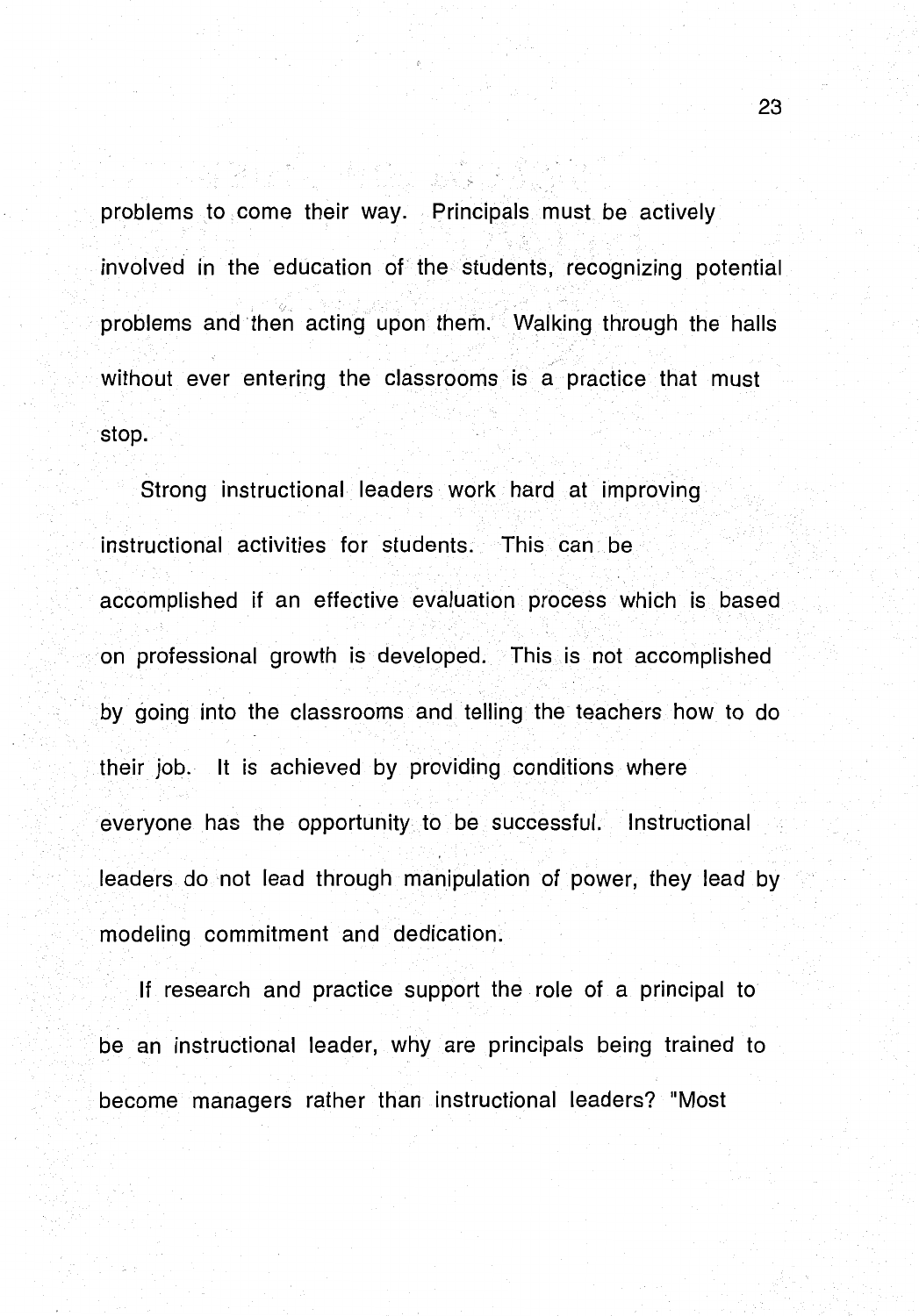educational administration programs train principals to be managers of the school, not visionary, transformational leaders" (Leithwood, 1992). My educational experiences through the University of Northern Iowa have strongly advocated the role of a principal be that of an instructional leader. If schools are truly going to transform to assure learning for all, the principal must be at the forefront of this process.

#### **Conclusion**

It is an exciting time to become involved in educational administration. I believe that we are on the verge of making effective, wide scale changes in the field of education. These changes will lead yet to more advances that will help dictate our path to the future.

The recent swing from centralization to decentralization of decision making for schools and the move toward school based management places even more responsibility on the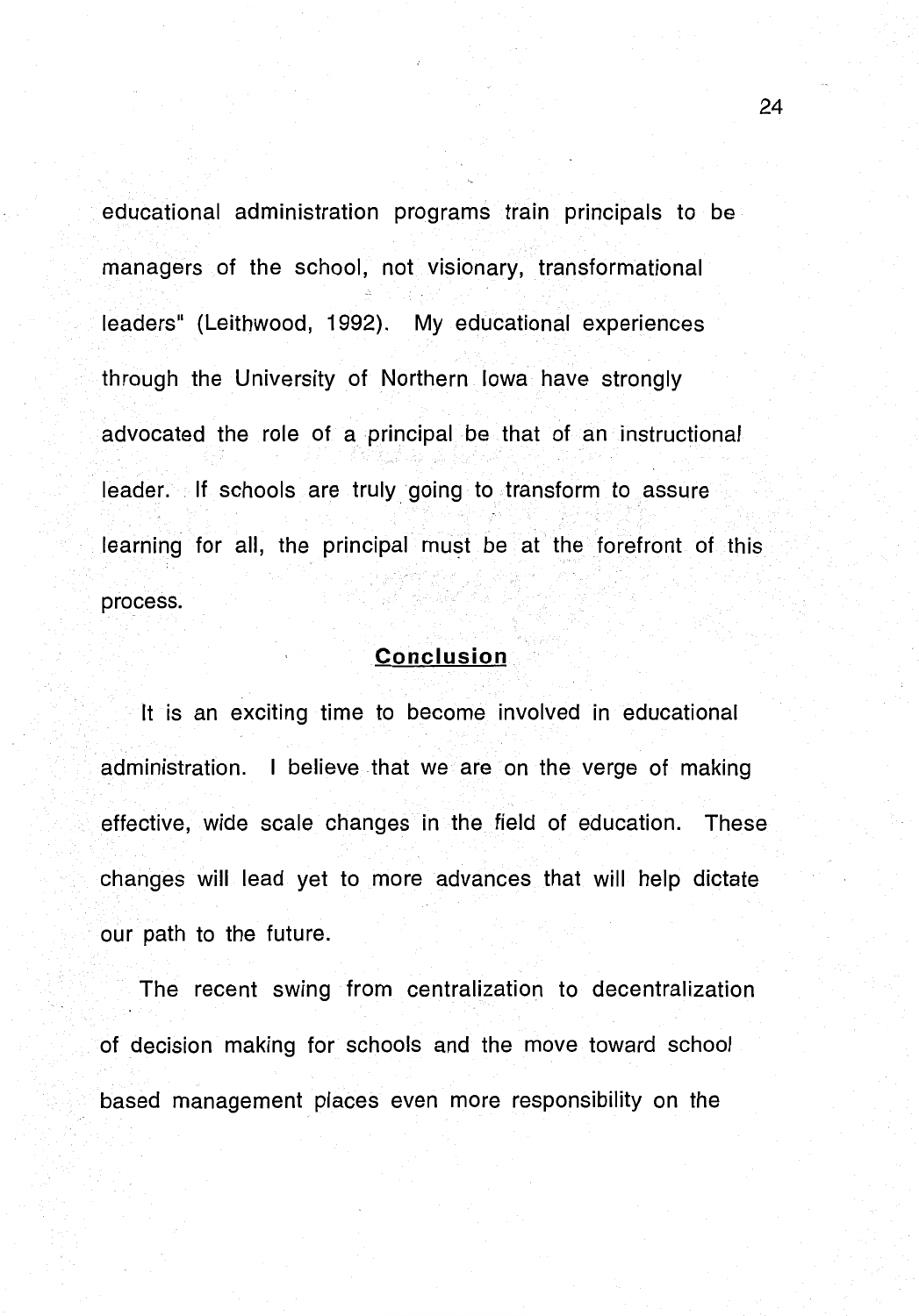principal. These responsibilities are not the same responsibilities of the past, but are new responsibilities that require true leadership skills.

Transformation of our schools will not be done overnight or without criticism from special interest groups. If schools are to meet the challenges which lay ahead, everyone involved will need to accept new roles and responsibilities. Change is necessary, but can be uncomfortable and at times stressful. Principals must provide time, effort, dedication and instructional leadership to help create schools that meet our students needs and help prepare them for their future. I am looking forward to the opportunities and challenges as I prepare for my future in educational administration.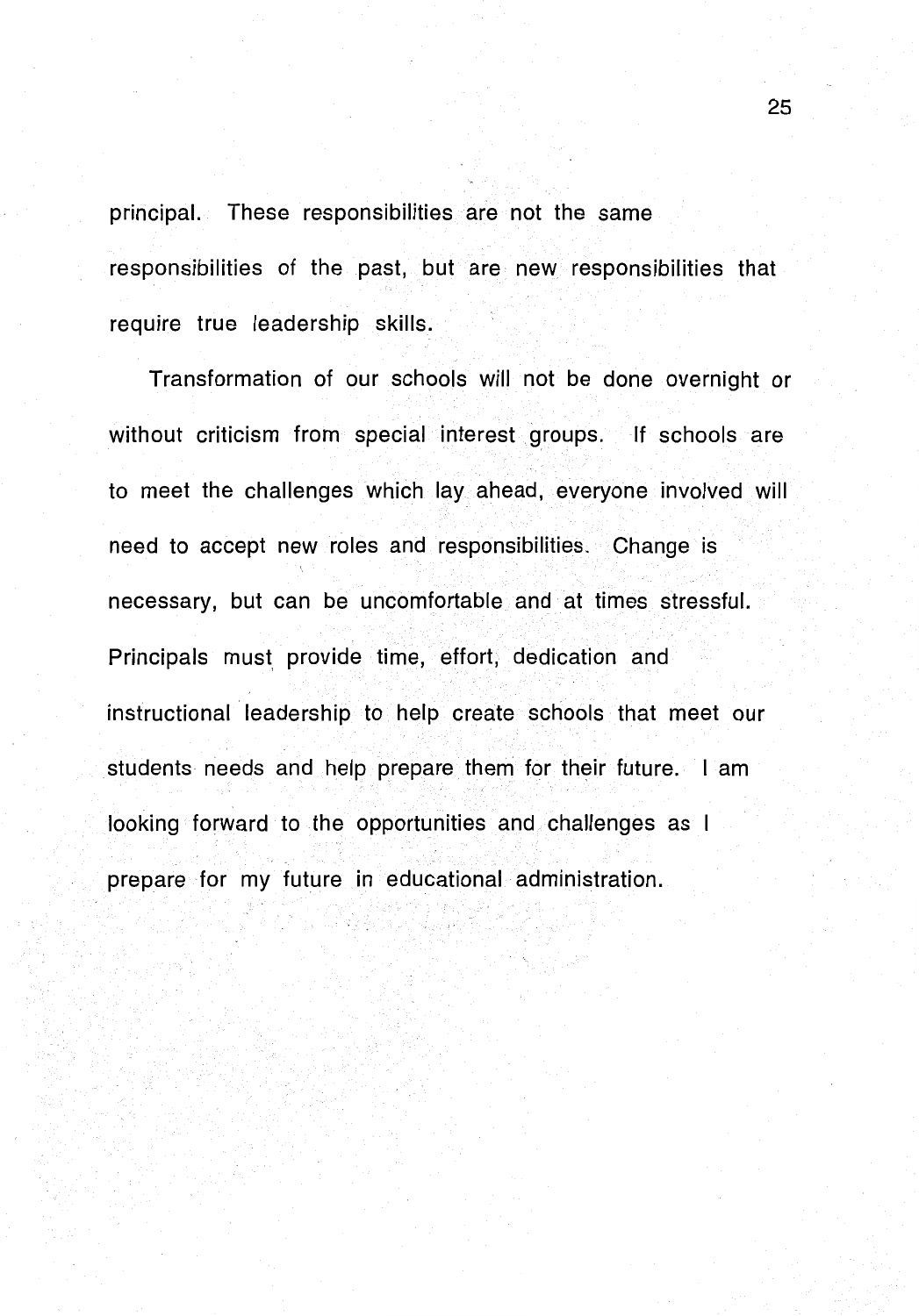## **Bibliography**

Andrews, R. L., & Smith, W. F. (1987). Clinical supervision for principals. Educational Leadership, 45(1), 34-37.

- Blase, J., & Kirby P. J. (1992, Dec). The power of praise---a strategy for effective principals. NASSP Bulletin, 76 (548), 69-77.
- Drury, W. R.. (1993, September). The principal's role in sitebased management. Principal, pp.16-19.

Goens, G. A., & Clover, S. I. R. (1992). Transforming schools.

'The American School Board Journal, 179(10), 41-42. Heller, G. S. (1993, February). Teacher empowerment: Sharing the challenge. NASSP Bulletin, 77(580), 94-103. Holcomb, E. L. (1993, October). The rule of change: Show don't tell. Educational Leadership, 51(2), 17-18. Jones, R. (1993, September). Site-based management: Deciding who makes what shared decisions. School Administrator, p. 51.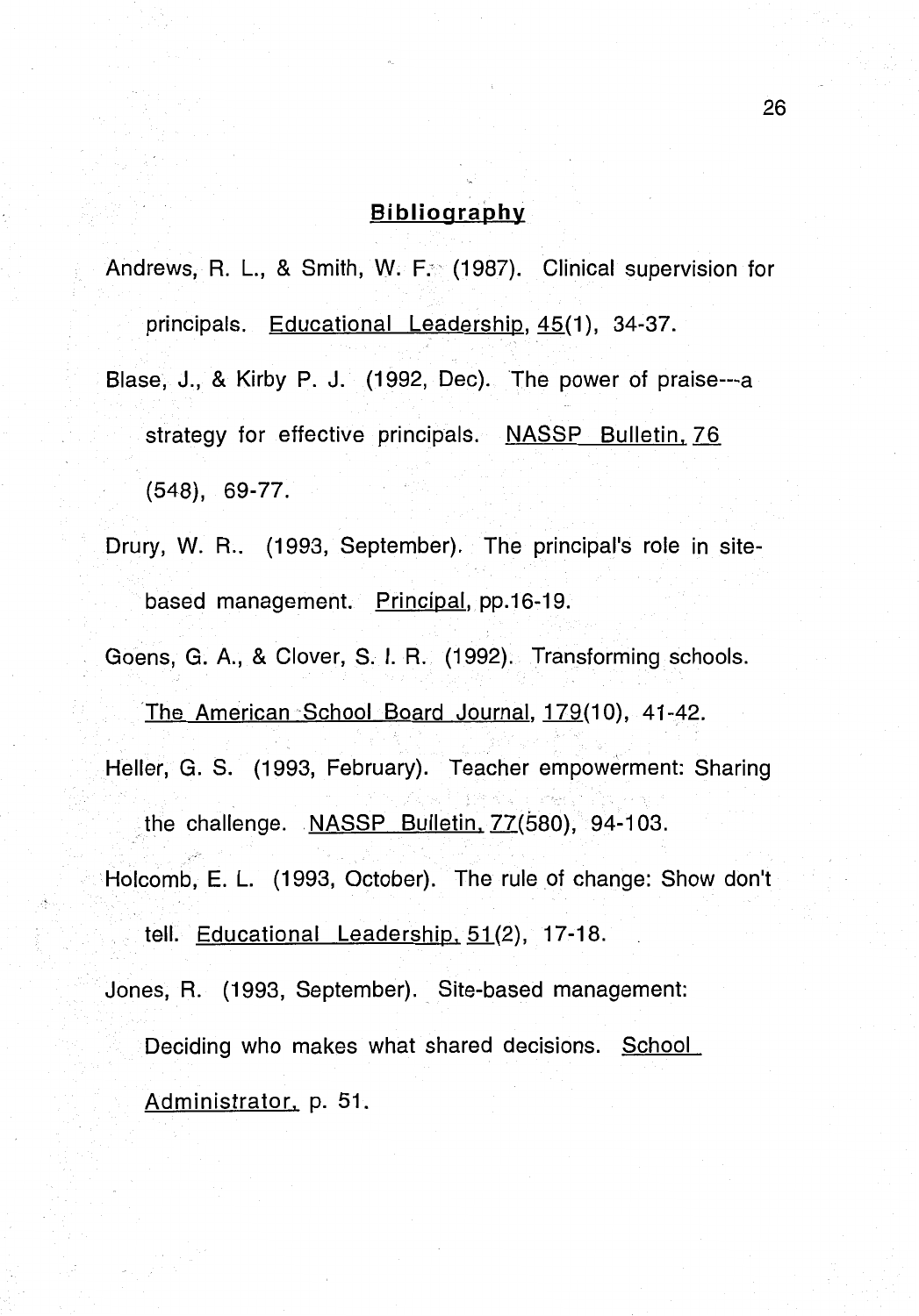Lange, J. T. (1993, January). Site-based, shared decision making: A resource for restructuring. NASSP Bulletin. 76(549), 98-106.

Leithwood, K. A. (1992). Transformational leadership: Where does it stand? The Education Digest. 58(3), 17-20.

Lezotte, L. W. (1992). Principal insights from effective schools. Education Digest, 58(3), 14-16.

- Maeroff, G. I. (1993, March). Team building for school reform. The School Administrator. pp. 44-47.
- Papalia, D. E. & Olds, S. W., (1990). Intellectual development in middle childhood. In M. R. Elia, J. D. Anker & S. Gamer (Eds.), A Child's World: Infancy through adolescence (5th ed.). (pp. 439-443). New York: McGraw-Hill.
- Phelps, P. H. (1993, March). Encouraging thoughtful teaching: another view of the pre-observation conference. NASSP Bulletin, 77(541), 46-49.